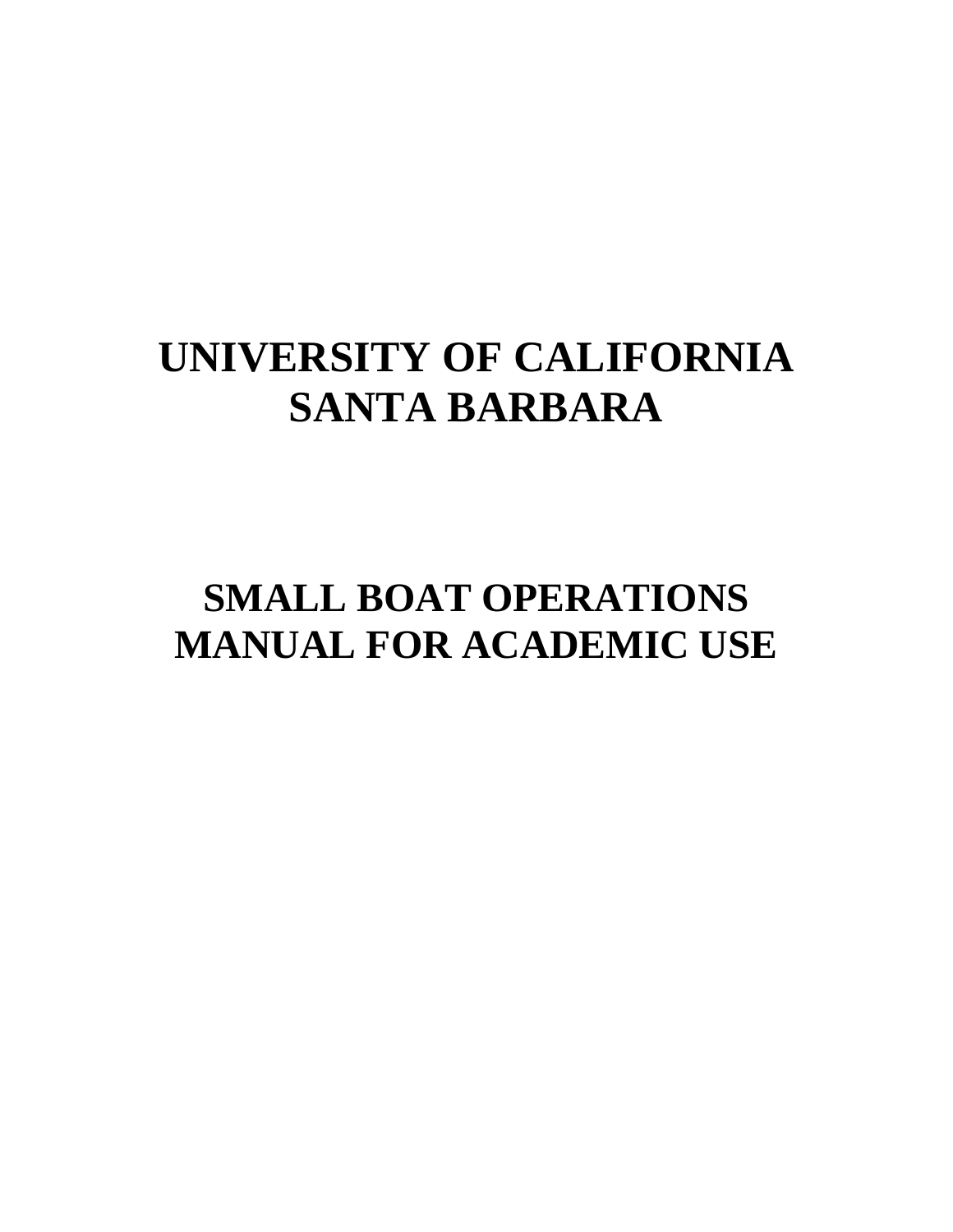### **TABLE OF CONTENTS**

| <b>Section</b> |      |                                                     | Page |
|----------------|------|-----------------------------------------------------|------|
| 1.00           |      |                                                     |      |
|                | 1.10 |                                                     |      |
|                | 1.20 |                                                     |      |
|                | 1.30 |                                                     |      |
| 2.00           |      |                                                     |      |
|                | 2.10 |                                                     |      |
|                | 2.20 |                                                     |      |
|                | 2.30 |                                                     |      |
|                | 2.40 |                                                     |      |
|                | 2.50 |                                                     |      |
| 3.00           |      | ADMINISTRATIVE PROCEDURES & TRAINING REQUIREMENTS 5 |      |
|                | 3.10 |                                                     |      |
|                | 3.20 |                                                     |      |
|                | 3.30 |                                                     |      |
|                | 3.40 |                                                     |      |
|                | 3.50 |                                                     |      |
| 4.00           |      |                                                     |      |
|                | 4.10 |                                                     |      |
|                | 4.20 |                                                     |      |
|                | 4.30 |                                                     |      |
| 5.00           |      |                                                     |      |
|                | 5.10 |                                                     |      |
|                | 5.20 |                                                     |      |
|                | 5.30 |                                                     |      |
|                | 5.40 |                                                     |      |
|                | 5.50 |                                                     |      |
|                | 5.60 |                                                     |      |
|                |      |                                                     |      |

#### $6.00$ ADDITIONAL PROCEDURES FOR SPECIFIC UCSB BOATING PROGRAM

Below are additional procedures to Section 1-5 determined for the various UCSB Boating programs. Forms, waivers and the boating programs manuals of each specific UCSB scientific boating program are available online: http://ehs.ucsb.edu/units/diving/dsp/html/sbc.htm

Department of Ecology, Evolution and Marine Biology - Marine Lab  $6.10$ \*see document titled "EEMB Small Boat Regulations"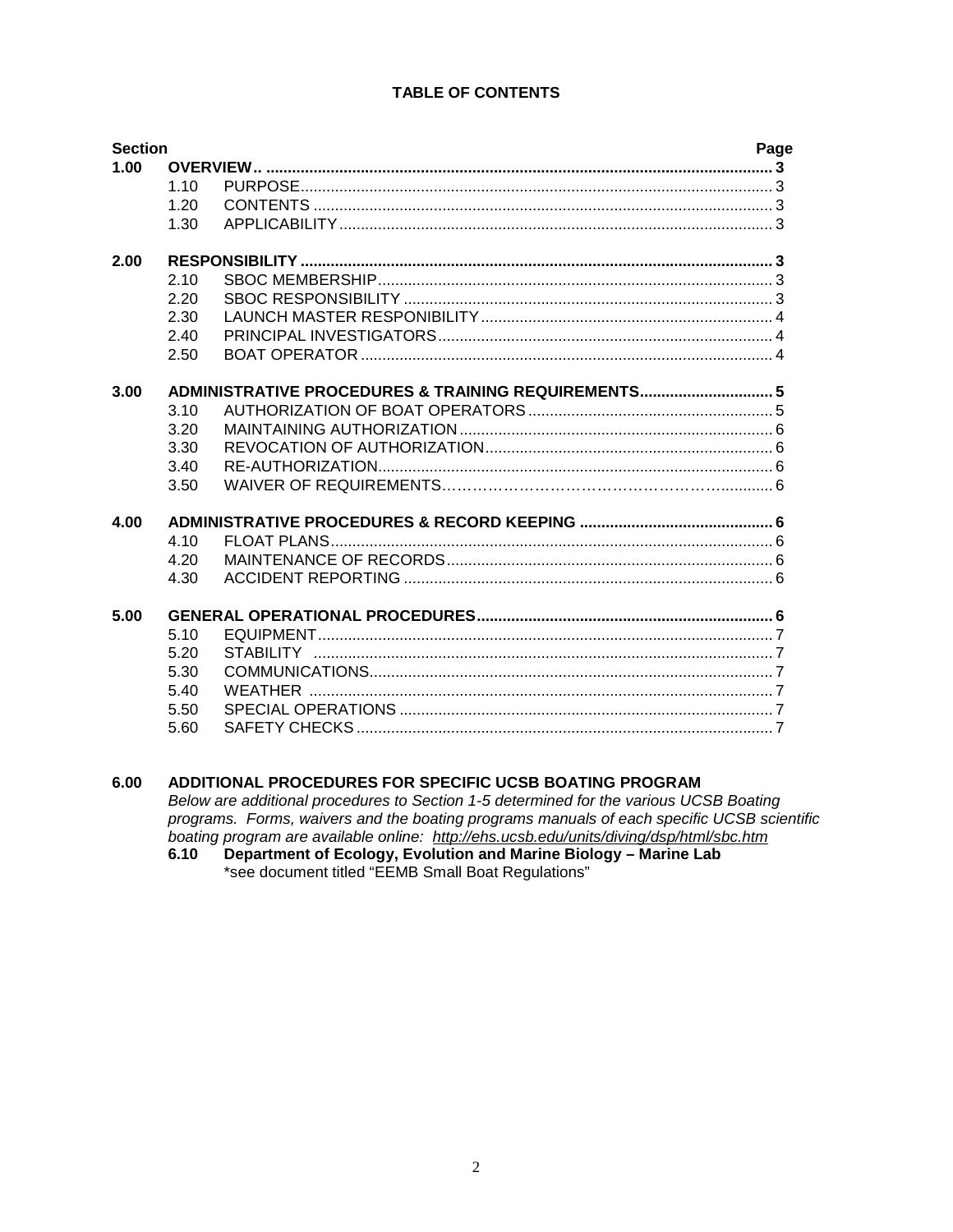#### **UNIVERSITY OF CALIFORNIA, SANTA BARBARA SMALL BOAT OPERATIONS MANUAL**

### **SECTION 1.00 OVERVIEW**

### **1.10 PURPOSE**

The purpose of these boating standards is to ensure that all scientific boating is conducted in a manner that maximizes safety and is in compliance with UCSB policy 5455 (Small Boat Operations). This manual also sets forth standards for training and certification that will allow a working reciprocity between organizational members.

#### **1.20 CONTENTS**

The Small Boating Operations Manual establishes minimum guidelines for the operation of non-University-National Oceanographic Laboratory System (UNOLS) University of California, Santa Barbara (UCSB) scientific boating operations. Sections 1-5 describe these minimum guidelines and Section 6 should be completed by each Launch Master to describe the guidelines for the day-to-day operation of their boating program.

This manual includes:

- 1. Policies that pertain to all vessels operating for academic use under the auspices of the UCSB.
- 2. Guidelines for obtaining and maintaining boat operator authorization.
- 3. Administrative procedures.
- 4. Equipment standards.
- 5. Safety Standards

#### **1.30 APPLICABILITY**

For the purpose of this manual, "small boat" is any boat 40 feet or less in length and the provisions of this manual apply whenever UCSB personnel are using a boat under UCSB auspices for academic use, regardless of ownership of the boat.

Specific examples of boat operations under UCSB auspices include: persons engaged in research, earning academic credit, employees acting within the scope of their employment; students engaged in any research operation including those receiving or providing boat operation instruction or involved in boat checkouts.

Boats used under UCSB auspices include:

- 1. Boats owned, supported, or administered by the UCSB, regardless of ownership.
- 2. Privately owned boats used by the UCSB for scientific or educational purposes.
- 3. Any other vessels used by the UCSB for scientific or educational purposes.
- 4. In case of joint operations, the lead institution will ensure that all applicable safety standards are being met.

#### **SECTION 2.00 RESPONSIBILITY**

#### **2.10 SMALL BOAT OPERATIONS COMMITTEE (SBOC) MEMBERSHIP**

 A Small Boats Operations Committee, appointed by the Chancellor, will consist of a committee chair, PI's, Launch Masters and boat users that represents the UCSB scientific boating programs.

### **2.20 SMALL BOAT OPERATIONS COMMITTEE RESPONSIBILITY**

- 1. Has autonomous and absolute authority over the boating program's operation.
- 2. Shall review and revise the small boat operations manual.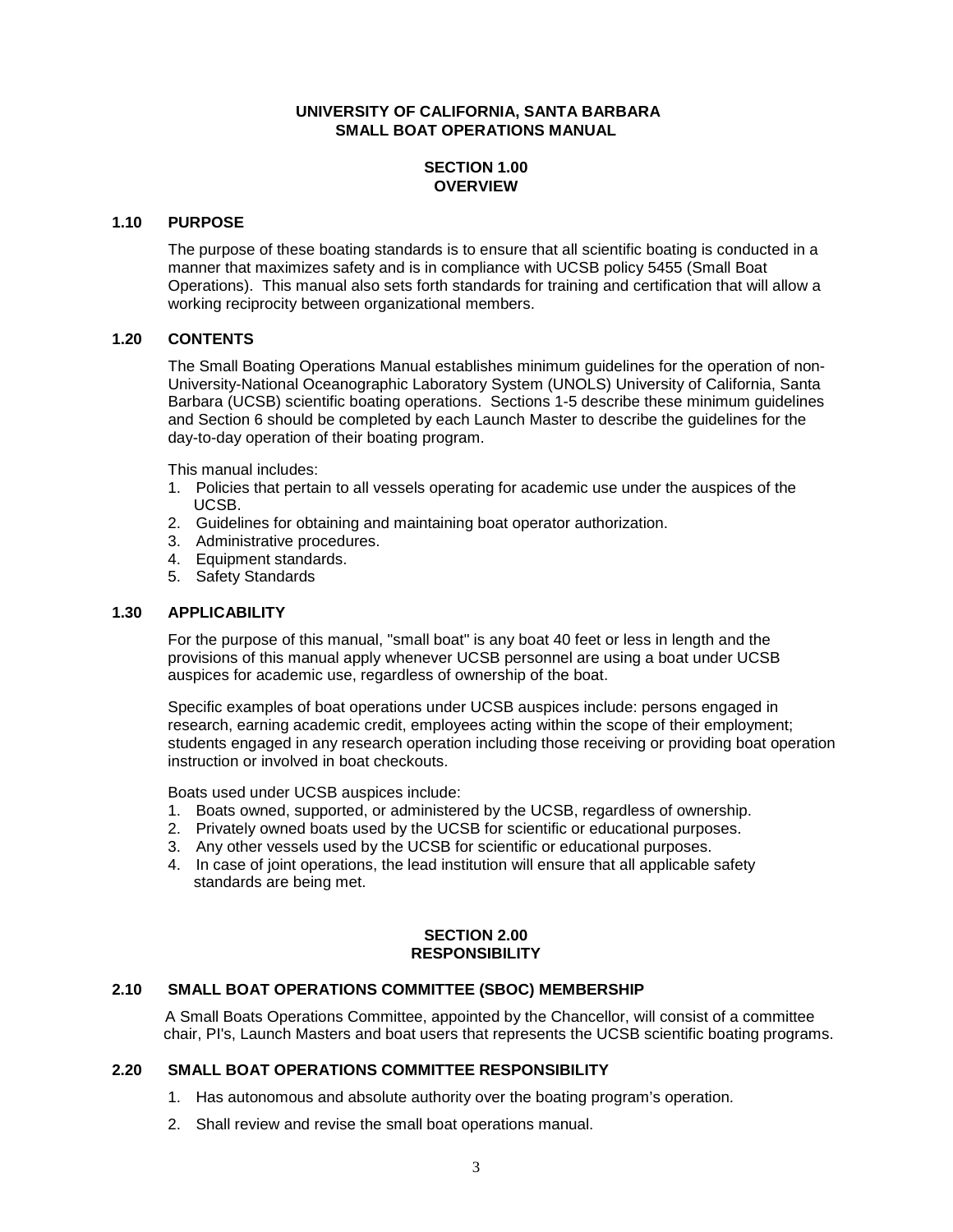- 3. Shall assure compliance with the small boat operations manual.
- 4. Shall take disciplinary action for unsafe practices, and act as a board of appeal.
- 5. Shall recommend the issue, reissue, or the revocation of boating authorizations.
- 6. Shall establish and/or approve training programs through which the applicant can satisfy the requirements of the organizational member's boating safety manual.
- 7. Shall suspend boating operations that are considered to be unsafe or unwise.
- 8. Shall periodically review the Launch Masters and committee chair performance.
- 9. Shall sit as a board of investigation to inquire into the nature and cause of boating accidents or violations of the organizational member's boating safety manual.
- 10. May grant exceptions to this manual.

#### **2.30 LAUNCH MASTER RESPONSIBILITIES**

The Launch Master for each UCSB boating operation should have broad experience in boating and is responsible of the day-to-day operations of the particular boating program.

Duties and Responsibilities

- 1. Evaluate prospective boat operation as specified by the SBOC.
- 2. Have the authority to schedule and cancel boating trips.
- 3. Have the authority to suspend one's boating privileges, until review by the SBOC.
- 4. Oversee the inspection and maintenance of safety equipment
- 5. Maintain all itinerary forms on file for one month unless an incident occurs. In the case of an incident the form will be kept on file for 5 years.
- 6. Have the authority to authorize boat use beyond the geographical constraints.
- 7. All boats, vehicles and boat trailers (private or University owned) used under the auspices of UCSB must be approved by the Launch Master.
- 8. Shall suspend boating operations considered to be unsafe or unwise.
- 9. Report all accidents, incidents, boardings, citations, safety concerns, and issues to the SBOC.

#### **2.40 DEPARTMENT, PRINCIPAL INVESTIGATORS AND ADMINISTRATIVE OFFICERS**

Responsibilities of the departments, principal investigators and administrative officers operating small boats are the following:

- 1. Develop and maintain procedures for the safe operation of all small boats under their jurisdiction.
- 2. Establish procedures to assure proper qualification of small boat operators as described in section 3.10 of this manual.
- 3. Ensure compliance with all departmental procedures and procedures in this manual for small boat operators.
- 4. Provide secure storage for all small boats sufficient to prevent their unauthorized use.
- 5. Forward all accident reports to the Small Boats Operations Committee.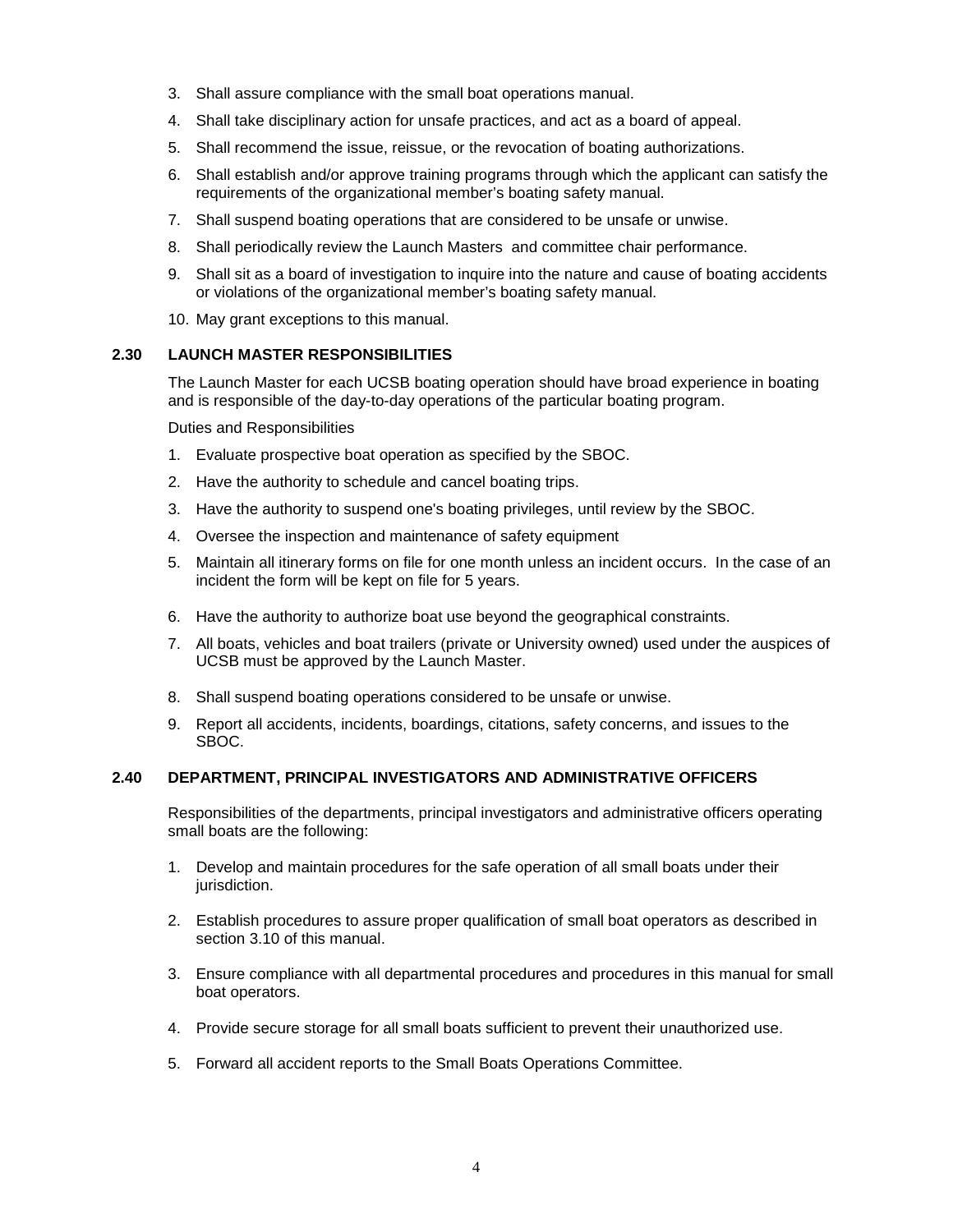### **2.50 BOAT OPERATOR**

- 1. Only authorized UCSB boat operators may operate small boats under UCSB auspices, whether or not the boat is owned by the UCSB. Exceptions may be granted by the Small Boat Operation Committee for vessels run by non-UCSB owner/operators.
- 2. In US waters non-UCSB owner/operators must comply with USCG, state, and local regulations covering chartered vessels. In foreign waters, the responsible UCSB person shall ensure the vessel meets the equipment requirements of this manual.
- 3. The designated boat operator is responsible for all aspects of boating operations, regardless of any senior personnel present in the boat. These responsibilities include, but are not limited to:
	- a. Safety of the vessel and all persons on board.
	- b. Operation of the vessel in compliance with federal, state, and local regulations and this manual.
	- c. Safe transport of the vessel to and from the launch site, if applicable
	- d. The safe operation of all equipment.
	- e. Ensuring that all required operational and safety equipment is on board and that crew and passengers know the location and how to operate safety/survival equipment.
	- f. Report all accidents, incidents, boardings, citations, safety concerns, and issues to the Launch master.
- 4. Failure to comply with provisions of the Small Boat Operations Manual may be cause for the revocation or restriction of the operator's authorization. However, any operator may deviate from the requirements of this manual to the extent necessary to prevent or minimize a situation that is likely to cause death, serious physical harm, damage to the vessel, or major environmental damage.
- 5. The operator or person in charge of a vessel is obligated by law to provide emergency assistance that can be safely provided to any individual in danger at sea regardless of affiliation. The operator or person in charge is subject to a fine and/or imprisonment for failure to do so.

#### **SECTION 3.00 ADMINISTRATIVE PROCEDURES AND TRAINING REQUIREMENTS**

### **3.10 AUTHORIZATION OF BOAT OPERATORS**

An authorized boat operator should complete the following:

- 1. Boating safety course from the California Boating and Safety Dept., Coast Guard Auxiliary, Power Squadron or approved equivalent: http://ehs.ucsb.edu/units/diving/dsp/html/sbc.htm.
- 2. Provide documentation of, and/or acquire, practical experience in operating a boat.
- 3. Demonstrate to the Launch Master proficiency in the safe operation of the proposed type of boat:
	- a. Prepare the boat for use
	- b. Safely drive and back a vehicle, which is trailering a boat if trailering is required
	- c. Launch and retrieve the boat, operate the boat effectively in local conditions (in close quarters, choppy seas, kelp and other conditions determined by the Launch Master).
	- d. Proficient use of the support equipment: compass, radio, electronic navigational, emergency gear and other support equipment.
	- e. Anchoring the boat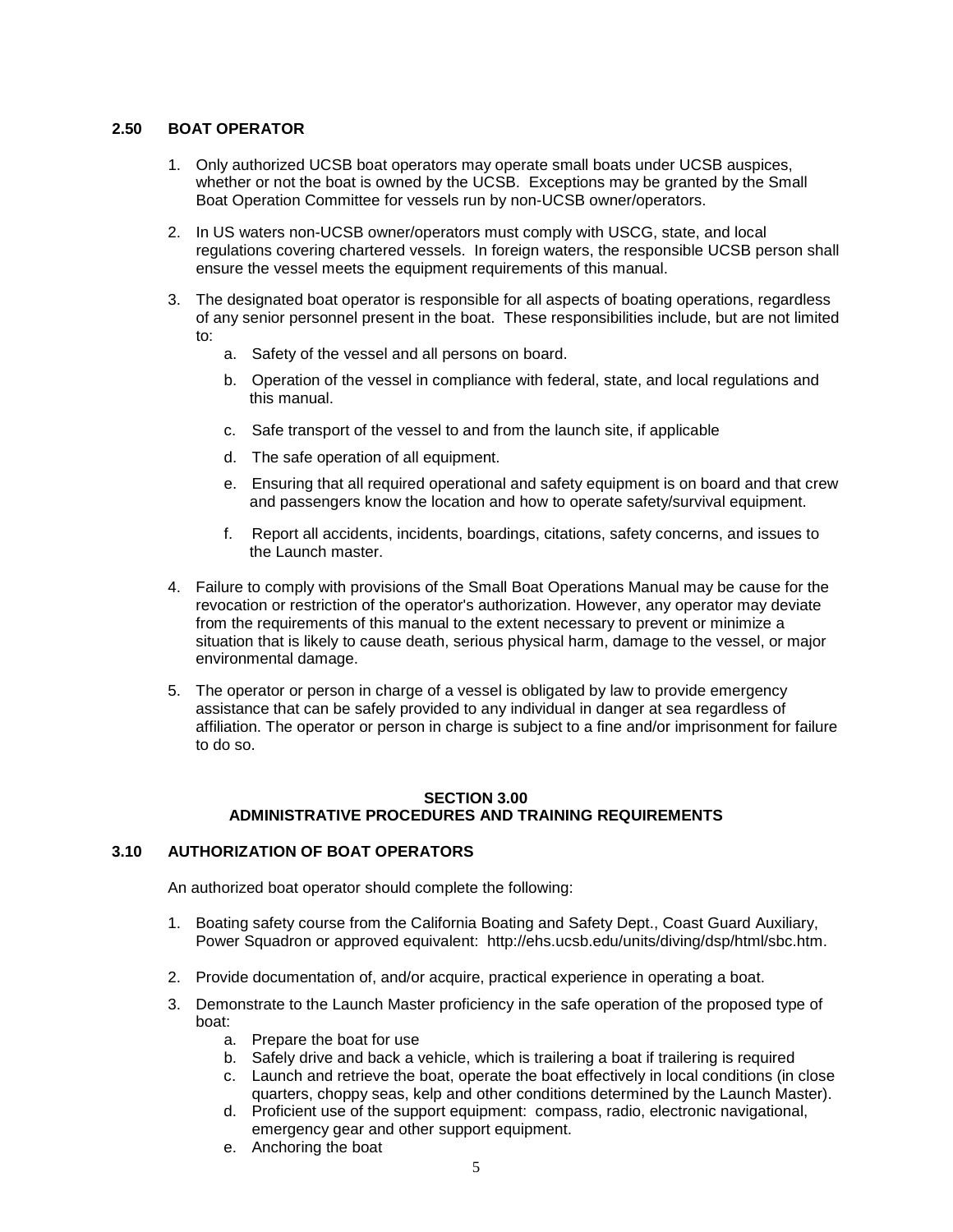- f. Perform other minor safety-related maintenance on the type of vessel that is to be used.
- g. Demonstrate how to tow another boat. (If required)
- h. Demonstrate proficiency in the operation of any specialty equipment and procedures specific to the boat.
- i. Other items determined by the Launch Master.
- 4. Have current training in CPR, First Aid along with Oxygen Administration when diving is conducted.
- 5. Conduct a minimum number of trips determined by the Launch Master and Small Boat Operations Committee where he/she is the primary operator under direct supervision of an approved boat operator.

### **3.20 MAINTAINING AUTHORIZATION**

The UCSB Small Boat Operations Committee shall set standards for maintaining authorization. At a minimum, operators shall be re-authorized by the Launch Master every 5 years.

#### **3.30 REVOCATION OF AUTHORIZATION**

A boat operators' authorization may be revoked by the Launch Master or SBOC for any action deemed unsafe or unlawful or for not meeting the procedural requirements of the UCSB outlined in this manual.

#### **3.40 RE-AUTHORIZATION**

If a boat operator's authorization is revoked, they may be re-qualified after the operator complies with such conditions as the SBOC may impose. The operator shall be given the opportunity to present his/her case to the SBOC before conditions for re-authorization are stipulated.

#### **3.50 WAIVER OF REQUIREMENTS**

The SBOC may grant a waiver for specific requirements for a UCSB boating operation.

#### **SECTION 4 ADMINISTRATIVE PROCEDURES AND RECORD KEEPING**

#### **4.10 FLOAT PLAN**

All boat operators conducting boat operations under the auspices of the UCSB shall file a float plan with a responsible party (shore contact person) prior to departure. The float plan shall include the passenger manifest, destination and time of return, shore contact, equipment check and the latest weather forecast for the area(s) to be visited.

#### **4.20 MAINTENANCE OF RECORDS**

- 1. A file of usage for all boats, including a log of scheduled and unscheduled maintenance for each boat and boat trailer shall be maintained.
- 2. Records shall be maintained for a period deemed appropriate by the Launch Master.

#### **4.30 ACCIDENT AND INCIDENT REPORTING**

- 1. All accidents must be reported to the Launch Master within 24 hours of the incident.
- 2. Any accident causing loss of the vessel, damage over \$2,000, requiring medical treatment beyond first aid, or loss of life must be reported to the U.S. Coast Guard.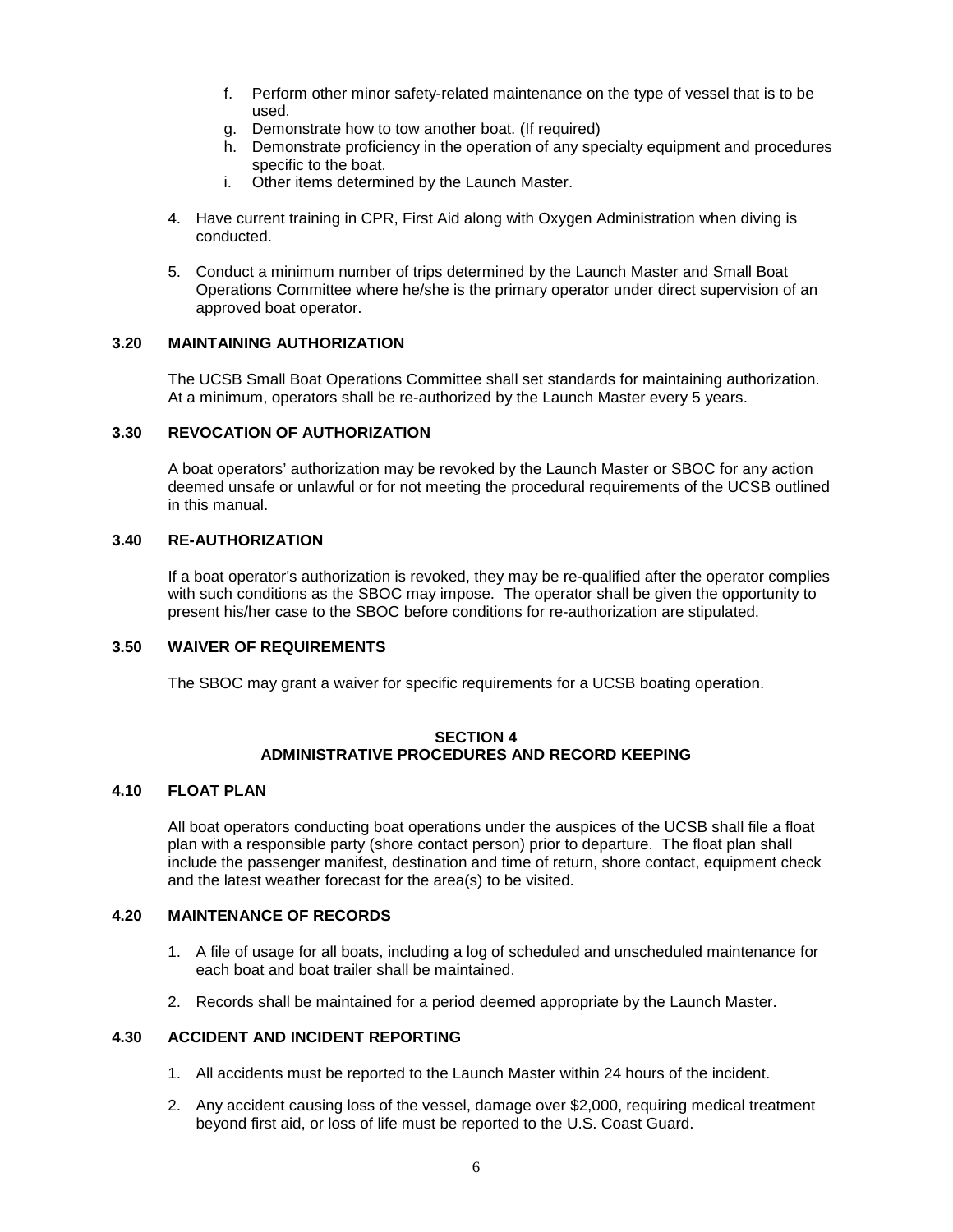- 3. The SBOC shall investigate and document the accident as described in 2 above and related personal injury and/or property damage and prepare a report.
- 4. Accident reports shall be held for 5 years.

#### **SECTION 5.00 OPERATIONAL PROCEDURES**

- All boats and equipment used by UCSB authorized operators in US waters, regardless of ownership, will, at a minimum, conform to U.S. Coast Guard, state, and local requirements and to the standards set forth in this manual.
- All boats operated outside of U.S. Coast Guard jurisdiction shall at a minimum comply with U.S. Coast Guard regulations in addition to any applicable local requirements and to the standards set forth in this manual. Info: <http://www.uscgboating.org/index.aspx> &<http://www.dbw.ca.gov/>

#### **5.10 EQUIPMENT**

- 1. The operator shall be proficient with the operation of the equipment and shall inspect all emergency equipment prior to departure.
- 2. The operator and/or crewmember shall notify the Launch Master of any malfunctioning equipment.
- 3. The nature of specific operations may require vessels and boating equipment to meet higher standards as determined by the Launch Master and/or the SBOC.
- 4. Lifejackets The type and number of lifejackets on board shall meet US Coast Guard Standards required for the type of boat being used and be easily accessible. Non-swimmers must wear a life jacket on board and all personnel must wear a lifejackets when conditions necessitate.

#### **5.20 STABILITY**

 The operator shall observe the posted maximum boat load limits set by the Launch Master and no person may operate a vessel loaded in a way that would jeopardize the safety of the operator or crew.

#### **5.30 COMMUNICATIONS**

The Launch Master shall set communication guidelines. At a minimum, the vessel is required to have one effective means of communication for assistance (VHF radio, cell phone, satellite phone, etc).

#### **5.40 WEATHER**

The Launch Master shall establish weather guidelines for the boating operations.

#### **5.50 SPECIAL OPERATIONS**

The Launch Master shall establish guidelines for special operations such as; foreign waters, SCUBA diving, trawls, live boating, night operations, equipment deployment, etc.

#### **5.60 SAFETY CHECKS**

Prior to departure the boat operator shall:

1. Perform a functional inspection of the boat, trailer and equipment, including communications.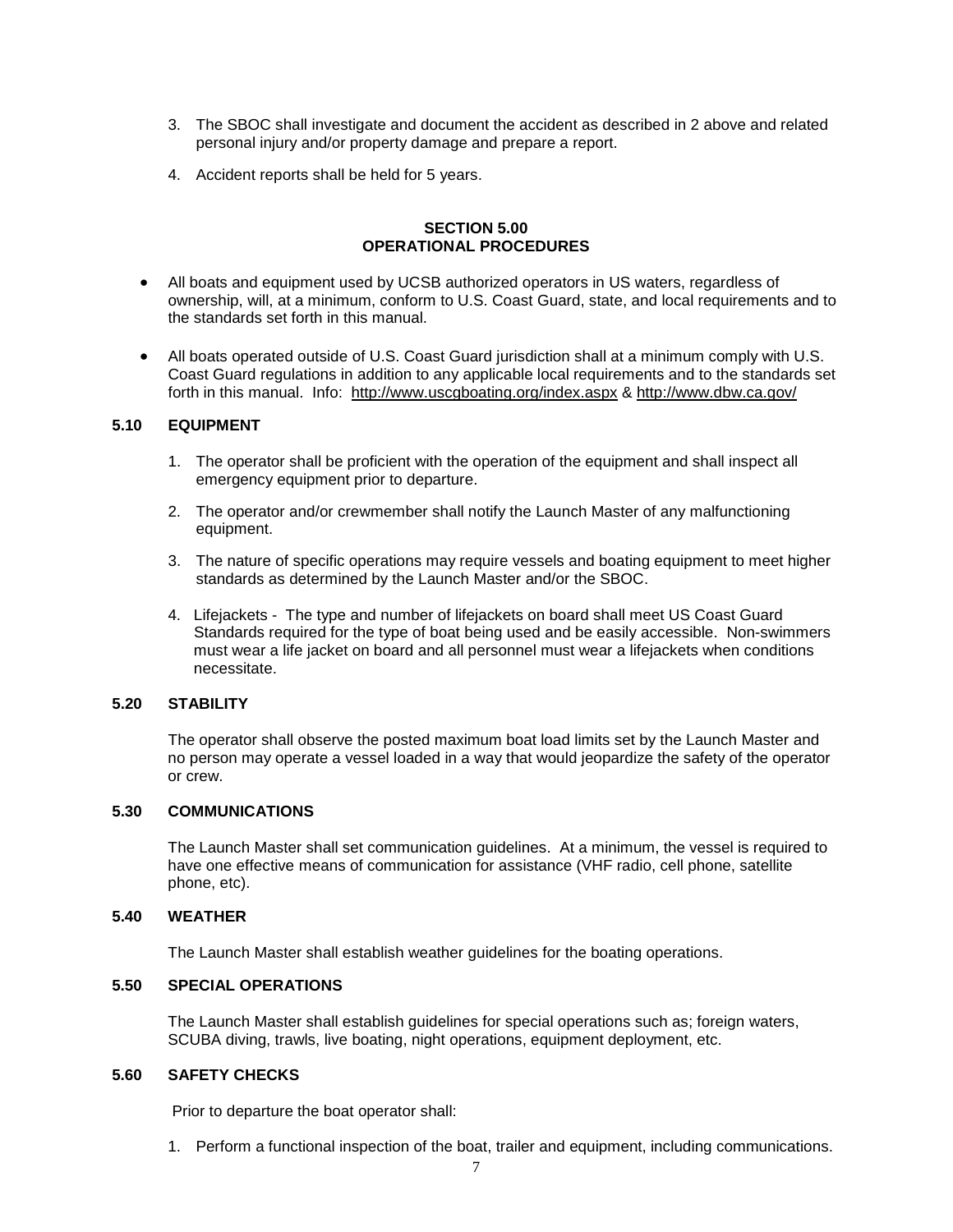- 2. Assess all environmental conditions weather, water conditions, etc.
- 3. Complete a float plan (Section 4.10) and provide the shore contact w/ the necessary information.
- 4. Have crew complete any necessary forms: work comp., waivers.
- 5. Give a briefing to all new crew on board including, at a minimum, emergency procedures, location of PFDs, fire extinguishers, man overboard procedures, and methods of seeking assistance.

After Returning:

- 1. Upon return the operator will contact the shore contact as agreed on before departure.
- 2. Notify the Launch Master of any problems with the boat or equipment that occurred during the cruise.

Shore Contact Duties:

- 1. Record vessel float plan before departure.
- 2. Attempt to contact vessel after ETA if nothing heard. Contact US Coast Guard or other emergency agency if nothing is heard from the vessel after one hour past their ETA determined by the Launch Master.

#### **SECTION 6.00 ADDITIONAL PROCEDURES FOR SPECIFIC UCSB BOATING PROGRAMS**

Below are additional procedures to Section 1-5 determined for the various UCSB Boating programs. Forms, waivers and the boating programs manuals of each specific UCSB scientific boating program are available online: <http://ehs.ucsb.edu/units/diving/dsp/html/sbc.htm>

**6.10 Department of Ecology, Evolution and Marine Biology – Marine Lab**

\*see document titled "EEMB Small Boat Regulations"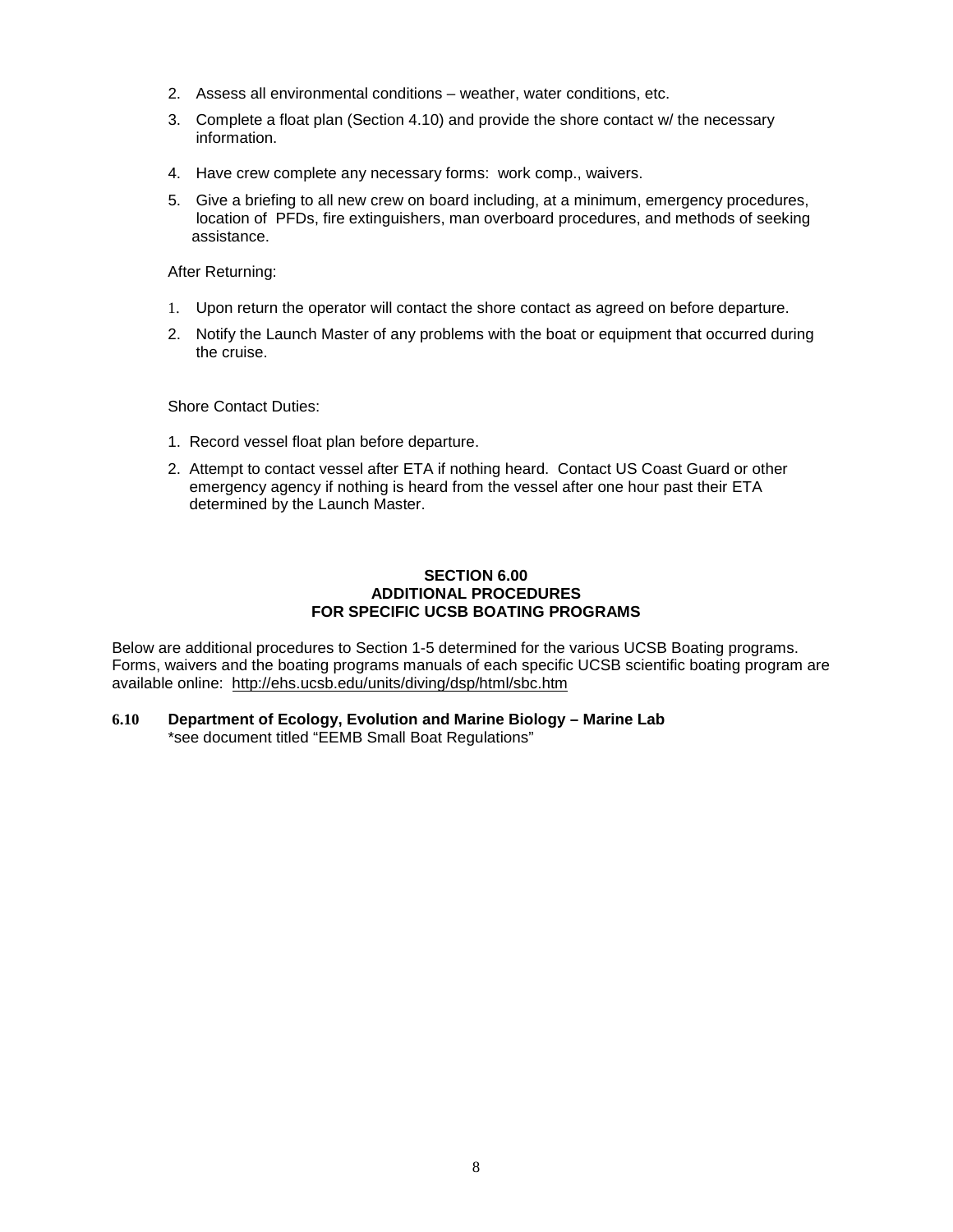#### **UCSB SMALL BOAT OPERATIONS MANUAL**

Department of Ecology, Evolution and Marine Biology

The following are additional policies and procedures to the ones outlined in sections 1-5 of the UCSB Small Boating Operation Manual. The information, including all forms, waivers, and appendices can be found online at

[https://marineops.eemb.ucsb.edu/sites/marineops.eemb.ucsb.edu/files/docs/boating-safety](https://marineops.eemb.ucsb.edu/sites/marineops.eemb.ucsb.edu/files/docs/boating-safety-manual.pdf)[manual.pdf](https://marineops.eemb.ucsb.edu/sites/marineops.eemb.ucsb.edu/files/docs/boating-safety-manual.pdf) .

### I. **GOVERNANCE**

A. Launch Master Responsibilities:

The Marine Collector/Naturalist will serve as Launch Master and be in control of dayto-day operations originating from the Marine Laboratory.

B. Remote Location Responsibilities:

Boat operations, under the auspices of the EEMB Department originating away from the UCSB Marine Laboratory, shall be the responsibility of a UC employee approved by the Launch Master. This employee shall be on site at the remote location and abide by the regulations set forth in this document.

### II. **OPERATOR QUALIFICATIONS FOR POWER VESSELS**

- A. The Operator will have the minimum qualifications for coastal use (i.e., within 10 miles of the coast) outlined in section 3.10 as well as the qualifications set forth by the Launch Master outlined in Appendix 1.
- B. The operator of any trips into the open waters (beyond 10 miles of the coast) of the Santa Barbara Channel should have additional qualifications as outlined in Appendix 1.
- C. To maintain active status, operators will have captained a boat within the previous 12 month period, attend a yearly refresher seminar given by the Launch Master and provide proof of current CPR certification and a valid CA driver's license.

### III. **OPERATOR RESPONSIBILITIES FOR POWER VESSELS**

#### **The operator is responsible for the equipment and the safety of the persons on board and shall comply with all rules and regulations set forth by the US Coast Guard and this manual.**

- A. Before the trip, the operator will complete the UCSB online float plan or equivalent hardcopy (See Appendix 16). Included in this form are a passenger manifest, destination and time of return, equipment check, and the latest NOAA NWS weather forecast for the area to be visited. This itinerary will be communicated to and easily accessed by the responsible shore contact for the cruise.
- B. The operator will observe the following geographical constraints during boat use.
	- 1. Coastal Marine use (within 10 miles of the coast).
		- a. All powerboats are limited to launching from Santa Barbara, Goleta, Ventura or Channel Islands harbor. Operators shall be restricted to waters south of Pt. Conception and north of Point Mugu.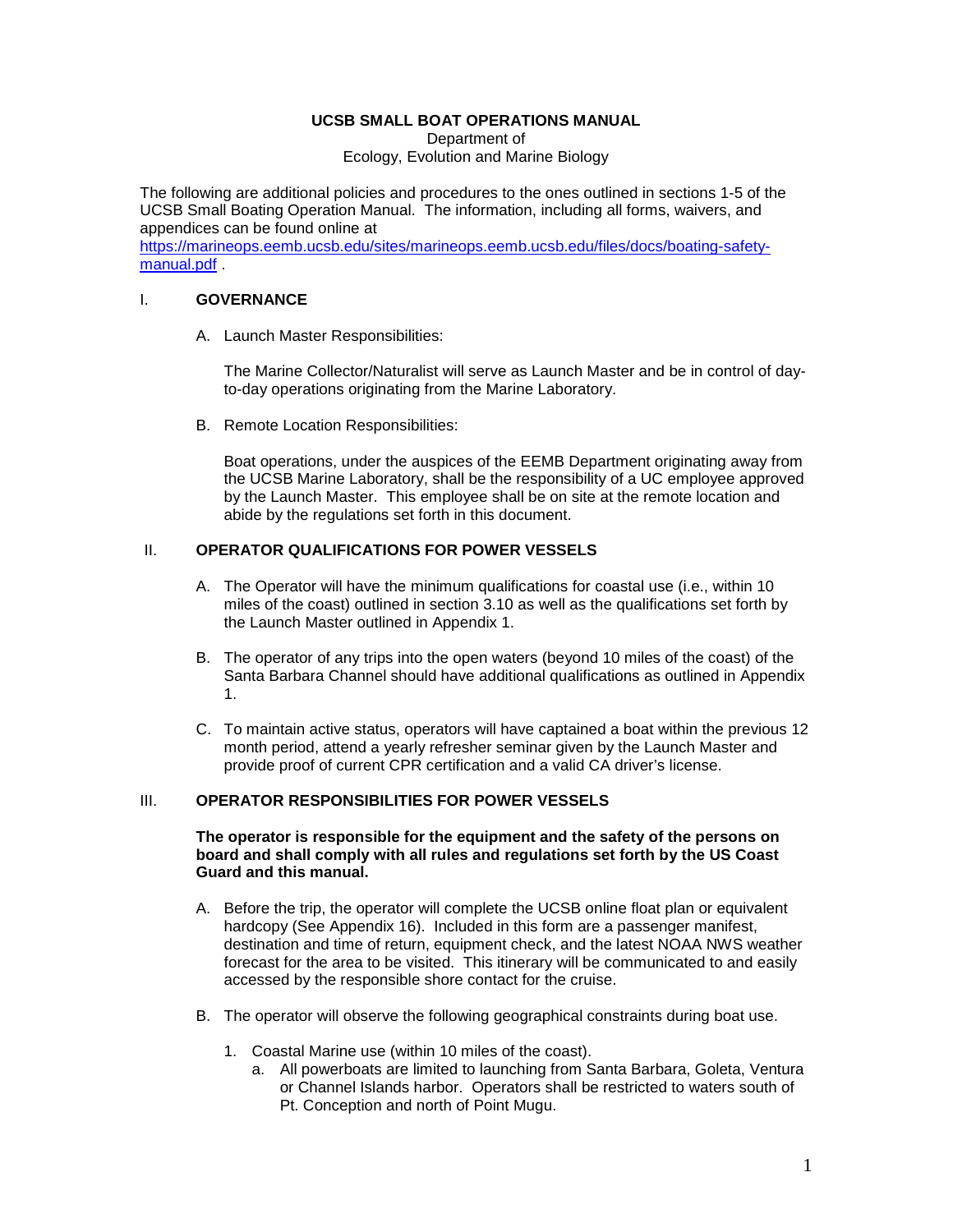- b. The Launch Master may grant permission for use of boats beyond geographical limits. Those wishing to go beyond these limits require a written request to and permission from the Launch Master. Operators shall demonstrate the need for such use and knowledge of the coastline and problems that may be encountered in that area. Approval may be granted only after completing the Geographical Constraints Waiver (See Appendix 19).
- 2. Offshore Marine use (beyond 10 miles from the mainland coast).
	- a. Island approved operators will have access to the coastal zones outlined above as well as the front and back sides of Anacapa and Santa Cruz islands and the front (North) side of Santa Rosa and San Miguel islands.
	- b. The Launch Master may grant permission for use of boats beyond geographical limits. Those wishing to go beyond these limits require a written request to and permission from the Launch Master. Operators shall demonstrate the need for such use and knowledge of the coastline and problems that may be encountered in that area. Approval may be granted only after completing the Geographical Constraints Waiver (Appendix 19).
- 3. Requests to temporarily relocate a boat from the university boatyard must be approved by the Launch Master one month in advance. Relocations might not be approved between May 1 - Oct. 31. (See Appendix 3)
- 4. Fresh water use: There are no geographical limits to fresh water use as long as safety is not compromised. All departmental boating regulations as well as CA Dept. of Boating/Waterways and CDFW regulations must be followed.
- C. The Operator will comply with the following rules regarding weather.
	- 1. Sources of information.
		- a. National Weather Service
		- b. U.S. Coast Guard or Harbormaster.
	- 2. When winds greater than 15 knots are predicted for the area of operation, extra caution in the form of frequent re-evaluation of trip conditions shall be exercised. Trips (other than those in protected bays) shall be canceled due to weather if:
		- a. winds greater than 20 knots and wind chop greater than 3' are predicted for the area to be visited. Primary source of information will be NWS or Coast Guard broadcasts. Or
		- b. small craft advisories are posted for the area to be visited.
	- 3. The operator will return to port if frequent whitecaps and wind chops greater than 3' are encountered during a passage. If such conditions develop while on station or if conditions rapidly deteriorate, work will cease and the operator will return to port. If the return trip is unsafe, the operator should seek the closest safe anchorage.
	- 4. In the event of fog with visibility less than ¼ mile, trips scheduled on any boat with inoperable radar will be cancelled or delayed until the visibility increases to ¼ mile or greater. If such conditions develop while on station, running lights will be displayed per coast guard regulations and the operator will seek the closest safe anchorage until able to make safe passage back to port.
- D. A minimum of two people will be on board for all trips. The operator shall observe the posted maximum boat load limits set by the Launch Master. (See Appendix 6).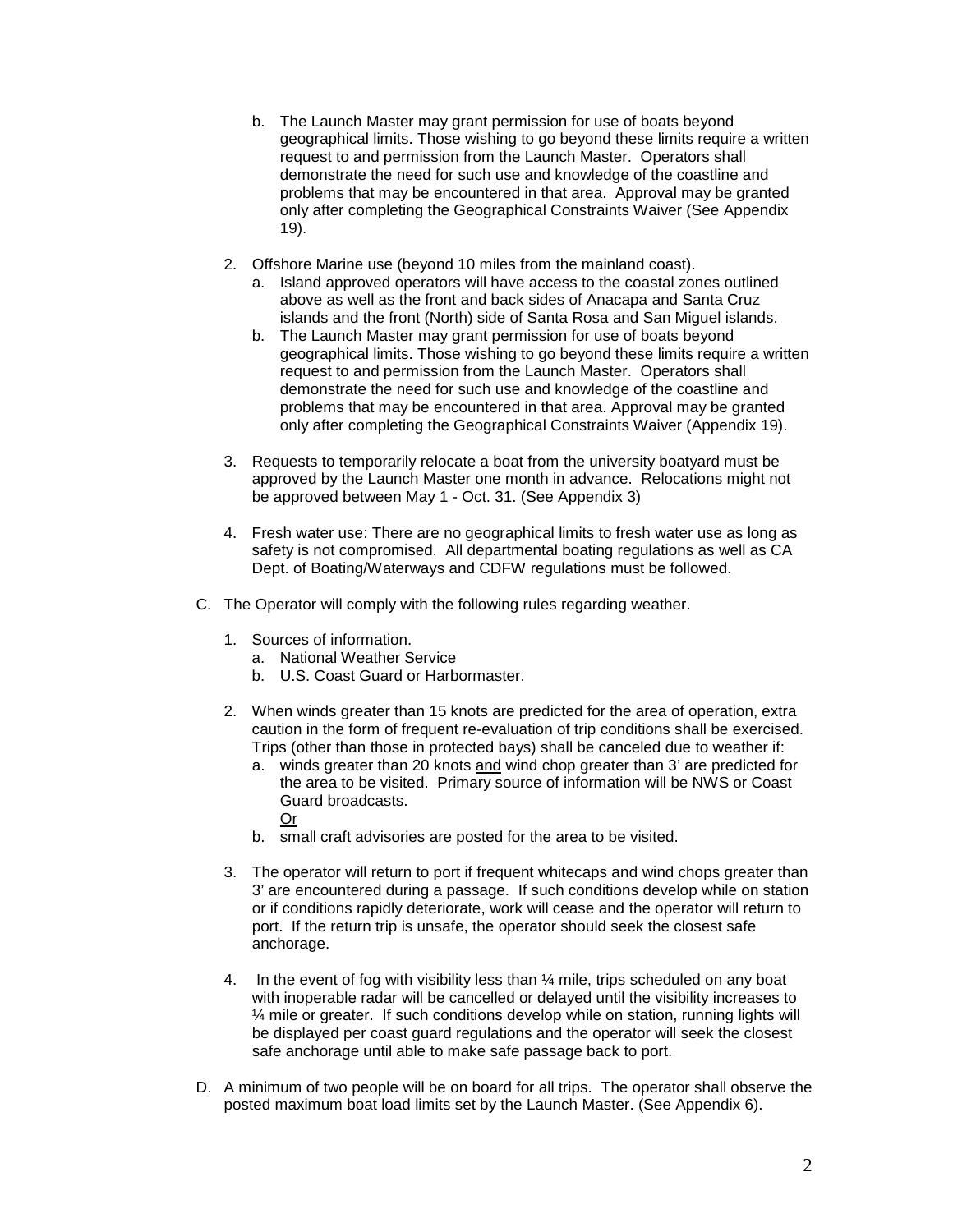- E. The operator will follow the following communications procedures for all operations.
	- 1. Before departing, the operator will check to see that all electronic communication equipment (VHF radio/personal cell phone) is fully operational. The trip will be aborted if there is no functional device on board. Offshore trips (including the islands) will be canceled if there is no functional VHF radio on board.
	- 2. If the boat is going to be more than 2 hours past the original ETA, the operator must notify the shore contact person and advise them of a new ETA. After 2 hours from the original ETA, the designated shore contact person must attempt to contact the vessel. If the designated shore contact does not hear from the vessel within 2 hours of the original ETA, the Launch Master will be notified. If unable to contact the Launch Master the Coast Guard should be notified. The responsibilities of the shore contact person are listed in section 5.6-3 of this manual. (See Appendix 2)
	- 3. If the trip is delayed during transit or plans are changed, notification will be given to the shore contact person immediately.
- F. It is the boat operator's responsibility to notify a shore-contact person of launch plans, return time and any changes.

#### G. **All boat personnel are advised to wear PFDs at all times. PFDs must be worn by all personnel when:**

- 1. Conditions necessitate.
- 2. Operating a boat within 50 meters of the surf zone.
- 3. Transferring from one vessel to another.
- 4. Non-swimmers must wear a PFD at all times.
- H. The Operator will comply with the following boating restrictions.
	- 1. Boats cannot be used for the purpose of taxiing people to and from field sites requiring pickup on an alternate day.
	- 2. Recreational activities (e.g., surfing, water skiing, etc.) from departmental boats are prohibited at all times. Violators will be suspended from all boating activities until a review by the UCSB Small Boat Operations Committee.
	- 3. Scientific collections and sport collections will not occur on the same cruise conducted under UCSB auspices.
	- 4. Use of private boats for UCSB research requires filing a signed Release and Indemnity Agreement (See Appendix 20).
	- 5. Use of private vehicles to tow an EEMB departmental boat requires prior written permission by the Marine Mechanician (See Appendix 17) – any such vehicle must meet the standards outlined in Appendix 6.
- I. In the event of an accident it is the operator's responsibility to notify the Launch Master as soon as possible and complete the Boating Accident Form, (See Appendix 12) and submit it within 24 hours.
- J. In order to be a certified operator s/he must complete the following forms.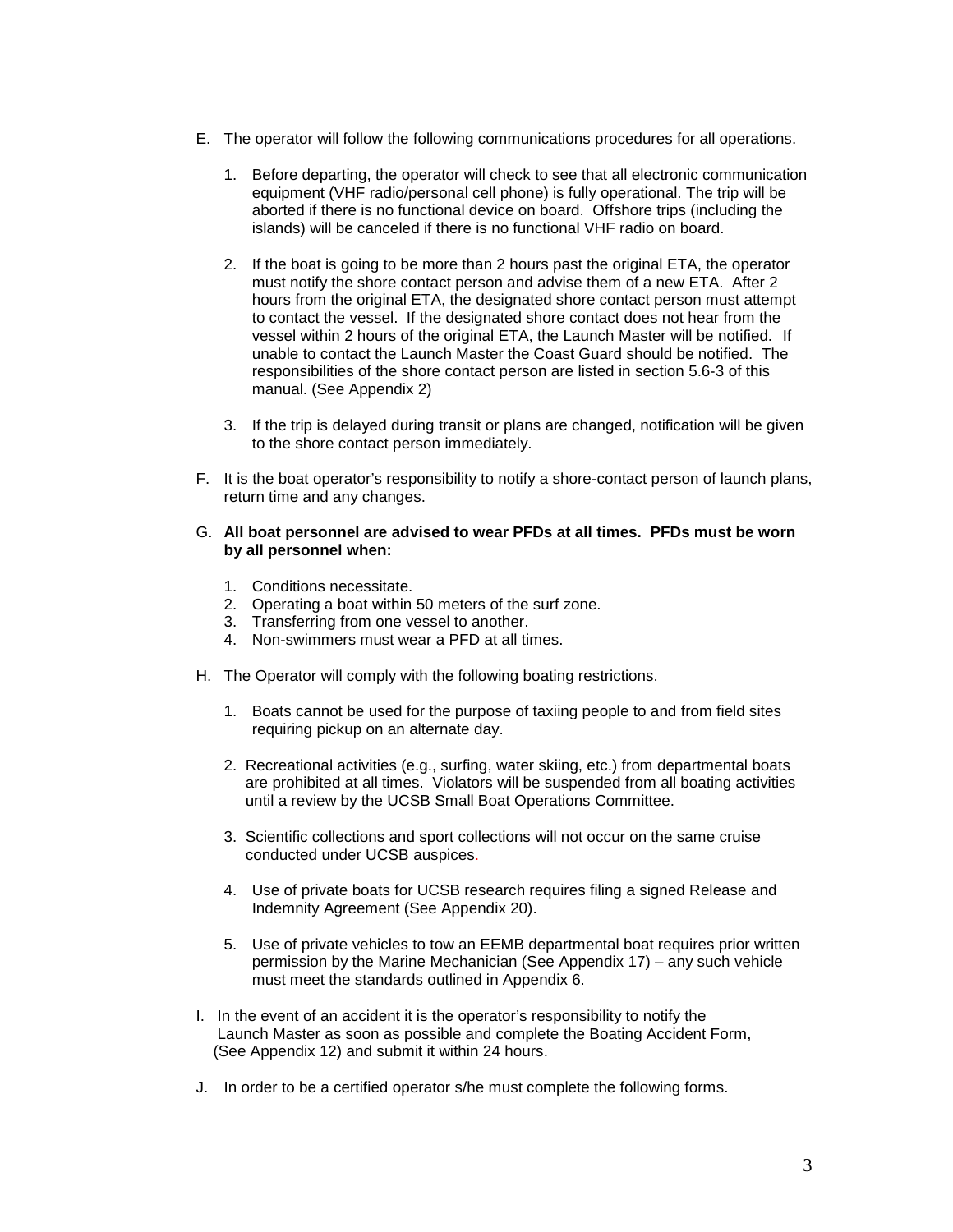- 1. (Appendix 21) Memorandum of Understanding and Agreement
- 2. (Appendix 22) Elective/Voluntary Activity Waiver (when it applies)
- 3. (Appendix 20) Release & Indemnity Agreement (when it applies)

### IV. **SAFETY GEAR, SPARE PARTS AND TOOLS**

- A. All power vessels owned and operated by the EEMB department will carry mandatory safety equipment required by the USCG as well as additional safety equipment required by the Launch Master.(See Appendix 5)
- B. In addition, each EEMB power vessel shall carry a tool kit containing tools and spare parts as outlined in Appendix 5.

### V. **MAINTENANCE**

- A. The Marine Laboratory Marine Mechanician will perform and log maintenance of the following on all boats (See Appendix 18):
	- 1. Main engine:
		- a. Start
		- b. Gear shift and throttle operation
		- c. Steering
		- d. Overheating signal circuit
		- e. Lower unit oil
		- f. Propeller and keel
		- g. Battery charge, connections, and electrolyte level
		- h. Clock and tachometer
	- 2. Inspect hulls for damage
	- 3. Running lights
	- 4. Radio operation, antenna mount, electrical connections
	- 5. Trailer lights, tires, brakes, springs, rollers, and safety chains
	- 6. Anchors, anchor chains, lines, and connections.
	- 7. Life jackets and life ring.
	- 8. Sea anchor and line.
	- 9. Fire extinguisher.
	- 10. Inspect the safety and tool kits.

### VI. **OPERATOR QUALIFICATIONS FOR NON-POWER VESSELS INCLUDING BUT NOT LIMITED TO KAYAKS, ROW BOATS, ETC.**

A. The operator will have the minimal qualifications for coastal use (i.e., within 1/4 mile of the coast) as outlined in Section 3.10 of this document.

### VII. **OPERATOR RESPONSIBILITIES FOR NON-POWER VESSELS INCLUDING BUT NOT LIMITED TO KAYAKS, ROW BOATS, ETC.**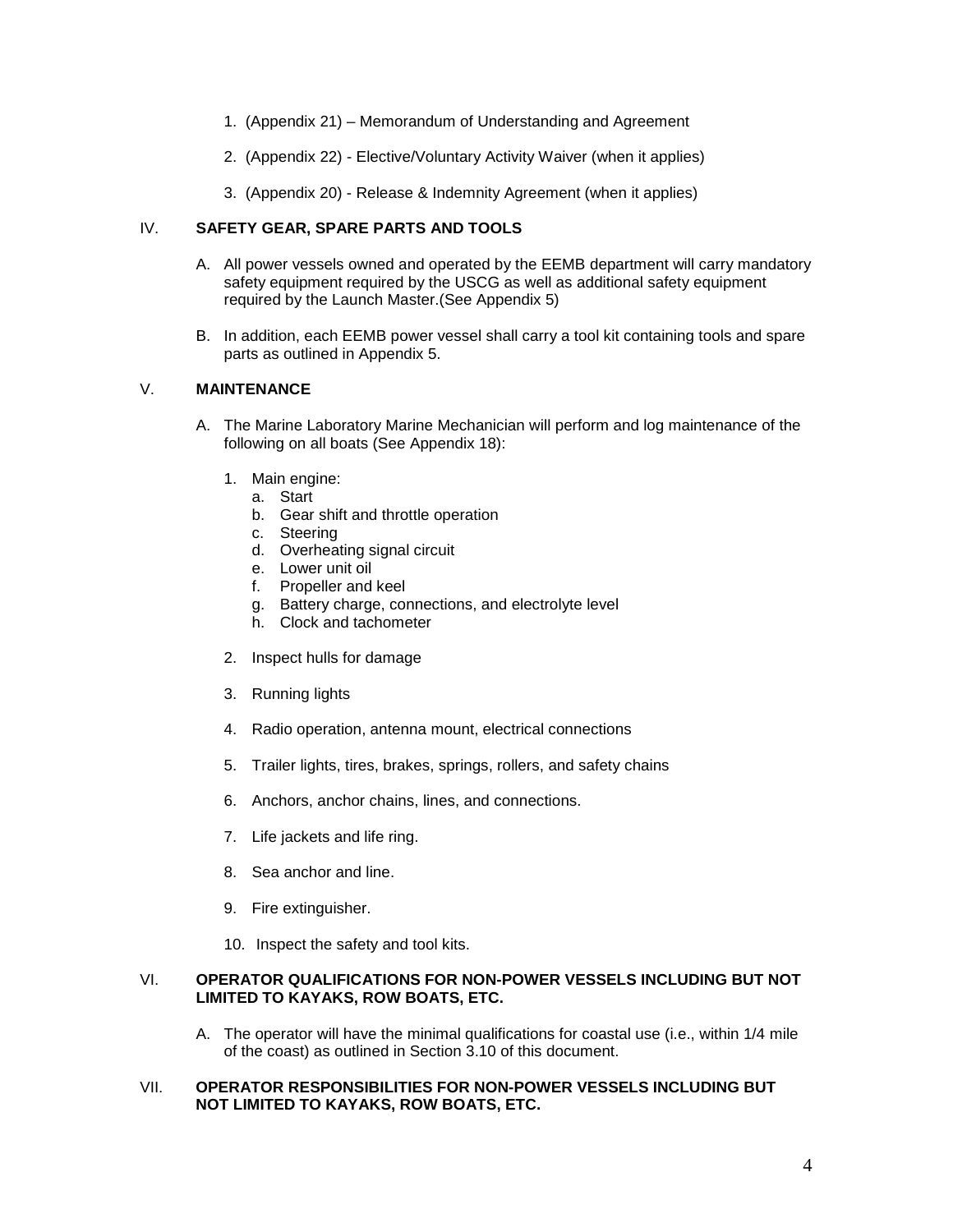#### **The operator is responsible for the equipment and the safety of the persons on board and shall comply with all applicable rules and regulations.**

- A. Before the trip, the operator will complete a float plan (Appendix 16). Included in this plan are a passenger manifest, destination and time of return, equipment check, and the latest NOAA NWS or Coast Guard weather forecast for the area to be visited.
- B. Life jackets are to be worn at all times.
- C. The operator will observe the following geographical constraints for non-power boat use.
	- 1. Non-power boats shall not be used more than 1/4 mile from the nearest shoreline (both marine and freshwater) without prior approval of the Launch Master.
	- 2. The Launch Master may grant permission for use of boats beyond geographical limits. Operators shall demonstrate the need for such use and knowledge of the coastline and problems which may be encountered in that area.
- D. The non-powered vessel will carry all the USCG required safety equipment. (See Appendix 5)
- E. In the event of an accident it is the operator's responsibility to notify the Launch Master as soon as possible and complete the Boating Accident Form, (See Appendix 12) and submit it within 24 hours.
- F. Recreational Activities (e.g., surfing, fishing) from departmental boats are prohibited at all times. Violators will be subject to penalty by the Launch Master.
- G. In order to become a certified operator (defined in Section IV), s/he must complete the following forms.
	- 1. (Appendix 21) Memorandum of Understanding and Agreement
	- 2. (Appendix 22) Elective/Voluntary Activity Waiver (when it applies)
	- 3. (Appendix 20) Release & Indemnity Agreement (when it applies)

### VIII. **SAFETY GEAR, SPARE PARTS AND TOOLS**

A. All non-power vessels owned and operated by the EEMB department of the UCSB will carry mandatory safety equipment required by the USCG as well as additional safety equipment required by the Launch Master.(See Appendix 5)

### IX. **APPENDICES**

- Appendix 1: Certification Requirements
- Appendix 2: Boating Policy Terms
- Appendix 3: Scheduling Policies and Procedures

#### **Appendix 4: Pre-Departure Briefing Guide**

- Appendix 5: Safety Equipment Guide
- Appendix 6: Boat Load Limits and Vehicle Standards
- **Appendix 7: Fueling Procedures**
- **Appendix 8: Launching Procedures**
- **Appendix 9: Operating Procedures Power Vessels**
- **Appendix 10: Boating Operations for Live Boating**
- **Appendix 11: Kayaking Procedures**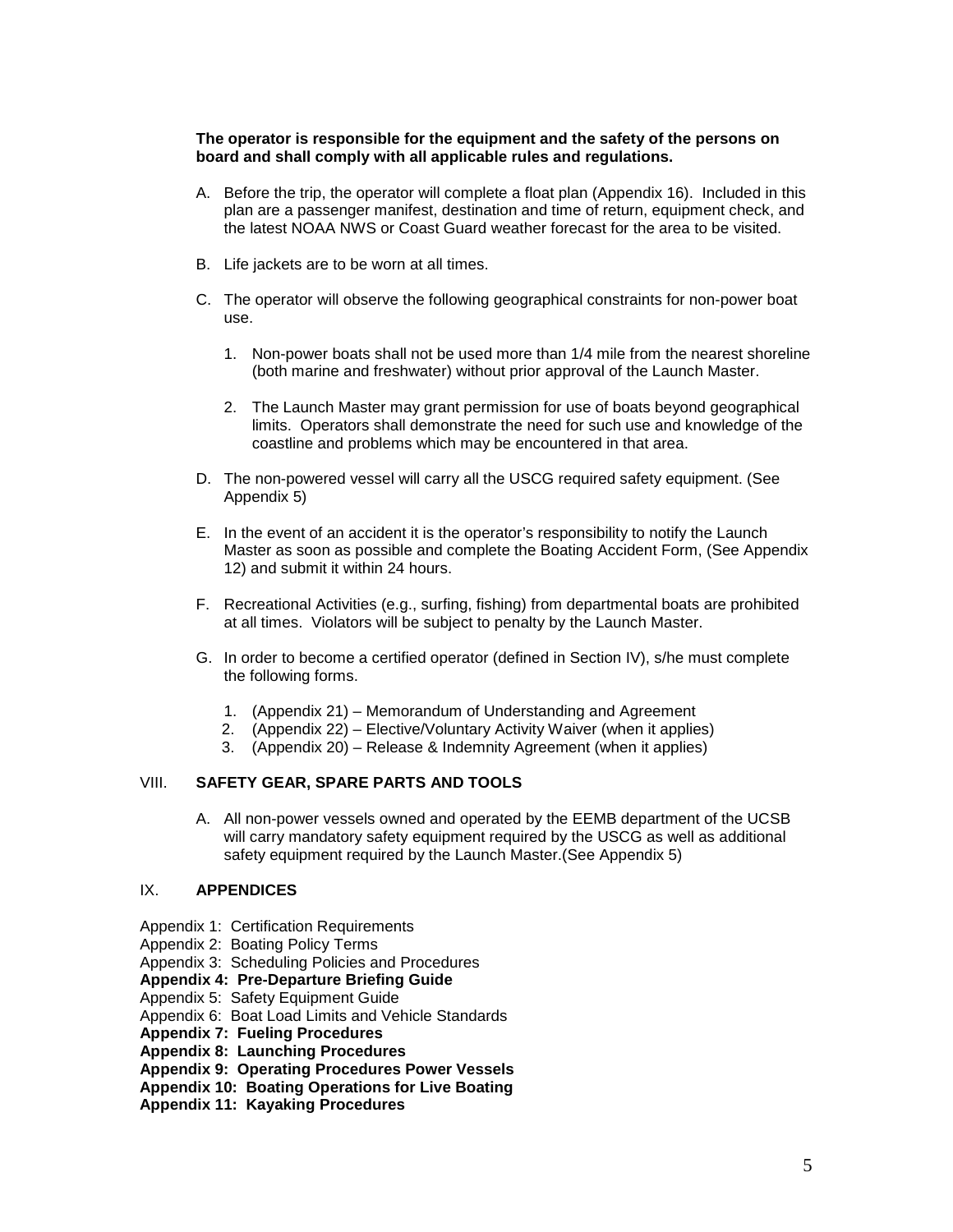Appendix 12: Accident Reporting Form

**Appendix 13: Emergency Management Procedures**

**Appendix 14: Fuel Pump Emergency Procedures**

**Appendix 15: Boat Project Approval Form**

Appendix 16: Float Plan Form

Appendix 17: Boat, Trailer, Vehicle Inspection Form

Appendix 18: Maintenance Checklist

Appendix 19: Geographical Constraints Form

- Appendix 20: Release & Indemnity Agreement Form
- Appendix 21: Memorandum of Understanding and Agreement Form

Appendix 22: Volunteer Waiver Form

\*Appendices in **BOLD** are not directly referenced in this manual but have been provided as additional guides and procedures.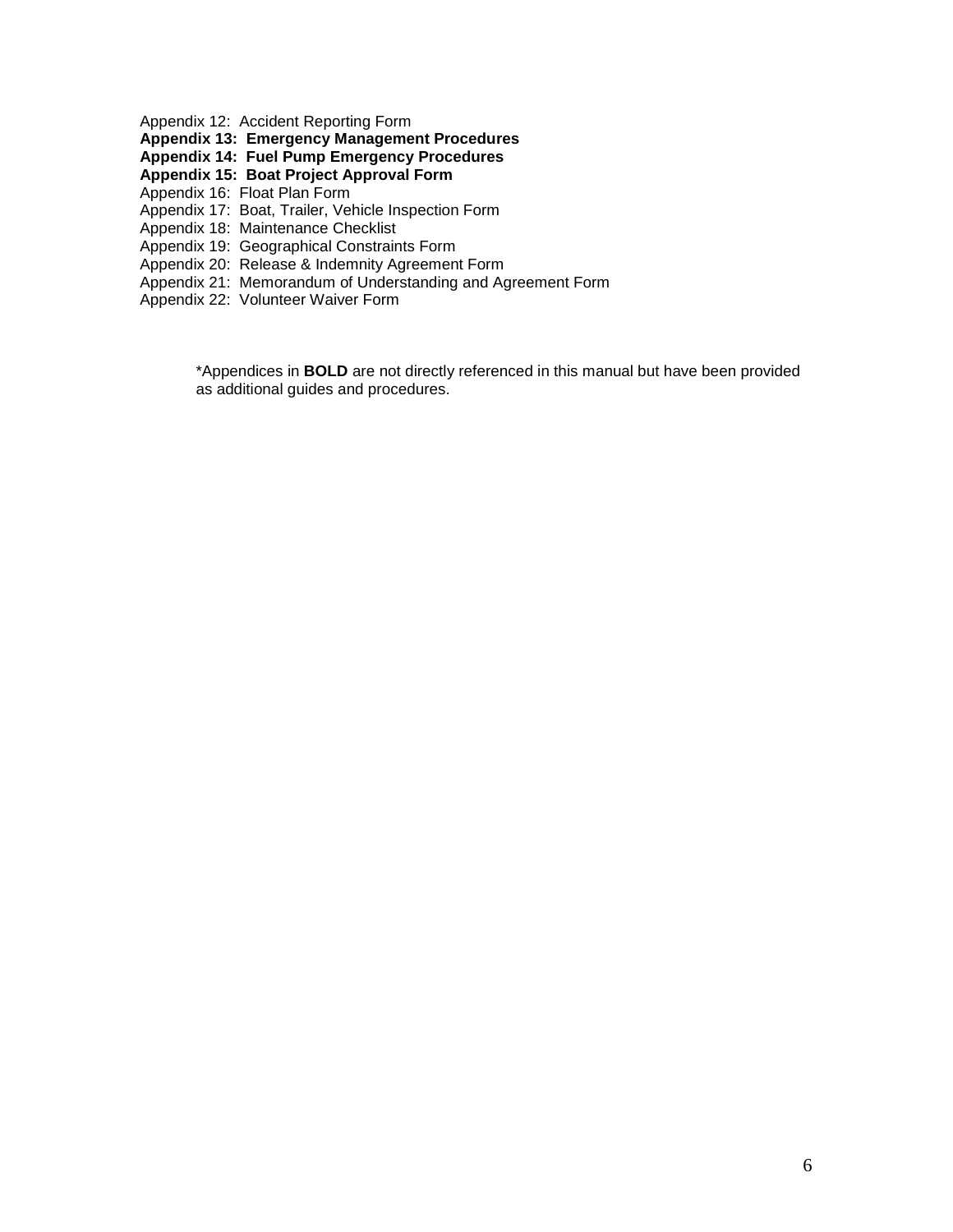# **Boating Certification Requirements**

### **To Become Certified to Operate Departmental Boats:**

Faculty, Staff, Graduate and Undergraduate students may be approved to operate departmental boats after submitting the following to the Launch Master:

- 1) An email from the PI of the grant requesting that you become a UCSB EEMB small boat operator.
- 2) Confirmation from the campus diving officer that you are current with the following certifications:
	- a. CPR
	- b. First Aid
	- c. Oxygen administration
- 3) PI name & Phone #
- 5) Project Title
- 6) EEMB four digit recharge # for the grant to be charged.
- 7) Your Name
	- a. Email
	- b. Lab phone #
	- c. Personal phone #
- 8) A photocopy of your USCG approved small boat safety class certification, your CA DBW Boating License and your CA DMV driver's license.
- 9) Documentation showing that you have completed a minimum of 12 trips in an EEMB power vessel where you have been the primary operator (18 trips for "Island" checkout).

Once all the above has been completed you must demonstrate to the Launch Master that you are proficient in the necessary skills on a boat checkout.

### **Maintaining Certification**

- 1) Operators must have captained a boat within the previous 12 months.
- 2) Boat operators must attend a yearly refresher seminar given by the EEMB Launch Master.
- 3) Operators must provide proof of current CPR certification and a current CA driver's license.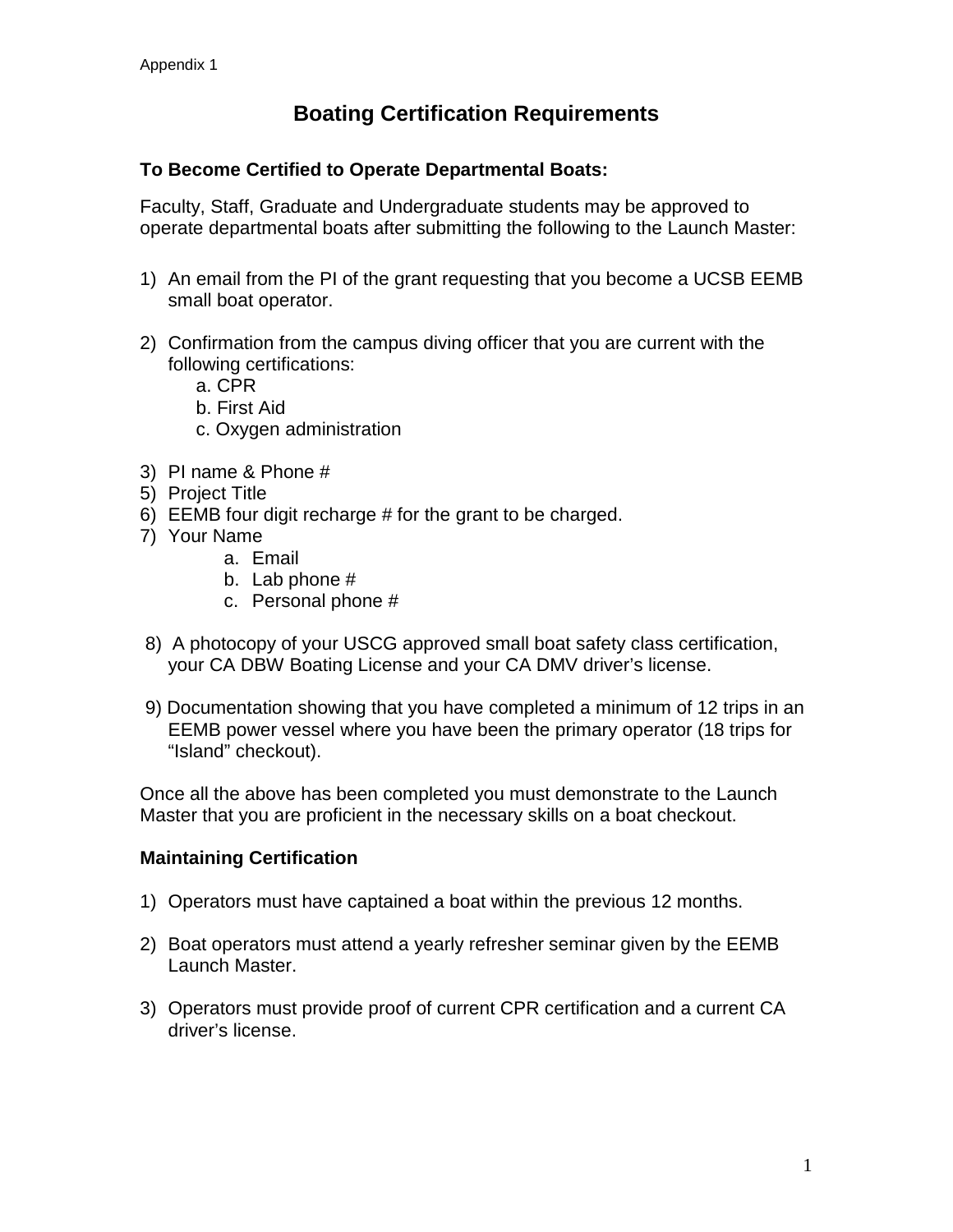# **Boat Check Out Will Include the Following:**

| <b>Name</b>                                                        | <b>Date</b> | <b>Boat</b>                                                      |
|--------------------------------------------------------------------|-------------|------------------------------------------------------------------|
| Demonstrate use of electronic boat reservation calendar.           |             |                                                                  |
| Location and use of Fish 5 radio                                   |             |                                                                  |
| Prepare boat for use (run engine, check gear).                     |             |                                                                  |
| ___Sling preparation and inspection                                |             |                                                                  |
| __Knowledge of oxygen kit location.                                |             |                                                                  |
| _Knowledge of life jacket use.                                     |             |                                                                  |
| __Knowledge of dive flag use.                                      |             |                                                                  |
| ___Knowledge of safety kits / vessel assist.                       |             |                                                                  |
| __Knowledge of current line.                                       |             |                                                                  |
| ___Knowledge of fire extinguisher.                                 |             |                                                                  |
| ___Knowledge of life ring.                                         |             |                                                                  |
| _Knowledge of anchor.                                              |             |                                                                  |
| <b>Fueling procedure</b>                                           |             |                                                                  |
| Prepare trailer and vehicle for use.                               |             |                                                                  |
| Drive & back vehicle with trailer.                                 |             |                                                                  |
| Launch & retrieve boat at hoist. (if applicable)                   |             |                                                                  |
| Launch & retrieve boat at launch ramp. (if applicable)             |             |                                                                  |
| Demonstrate use of navigation gear/fuses.                          |             |                                                                  |
| Demonstrate use of radio & cell phone.                             |             |                                                                  |
| Demonstrate basic boat operating procedures:                       |             |                                                                  |
| ___Trim engine                                                     |             |                                                                  |
| Trim tabs and bring boat up onto a plane                           |             |                                                                  |
| ___Turning                                                         |             |                                                                  |
| ___Object Avoidance                                                |             |                                                                  |
| Man Over Board                                                     |             |                                                                  |
| _Picking up diver                                                  |             |                                                                  |
| ____Anchoring                                                      |             |                                                                  |
| ___Use of boat in kelp                                             |             |                                                                  |
| __Backing up                                                       |             |                                                                  |
| ___Towing                                                          |             |                                                                  |
| Docking<br><b>Island Checkout:</b>                                 |             |                                                                  |
| Ability to navigate to and from Island(s)                          |             |                                                                  |
| <b>Familiarity with the Island coastlines</b>                      |             |                                                                  |
| Can find safe anchorage                                            |             |                                                                  |
| Knowledge of UCSB field station                                    |             |                                                                  |
|                                                                    |             | Knowledge of which weather conditions warrant a canceled/aborted |
| trip                                                               |             |                                                                  |
| Ability to secure/handle boat in rough seas                        |             |                                                                  |
| <b>Review Basic Engine Parts and Prop Change</b>                   |             |                                                                  |
| Demonstrate Knots (bowline, cleat hitch, sheet bend, square knot). |             |                                                                  |
| Demonstrate boat cleanup and shutdown procedure.                   |             |                                                                  |
|                                                                    |             |                                                                  |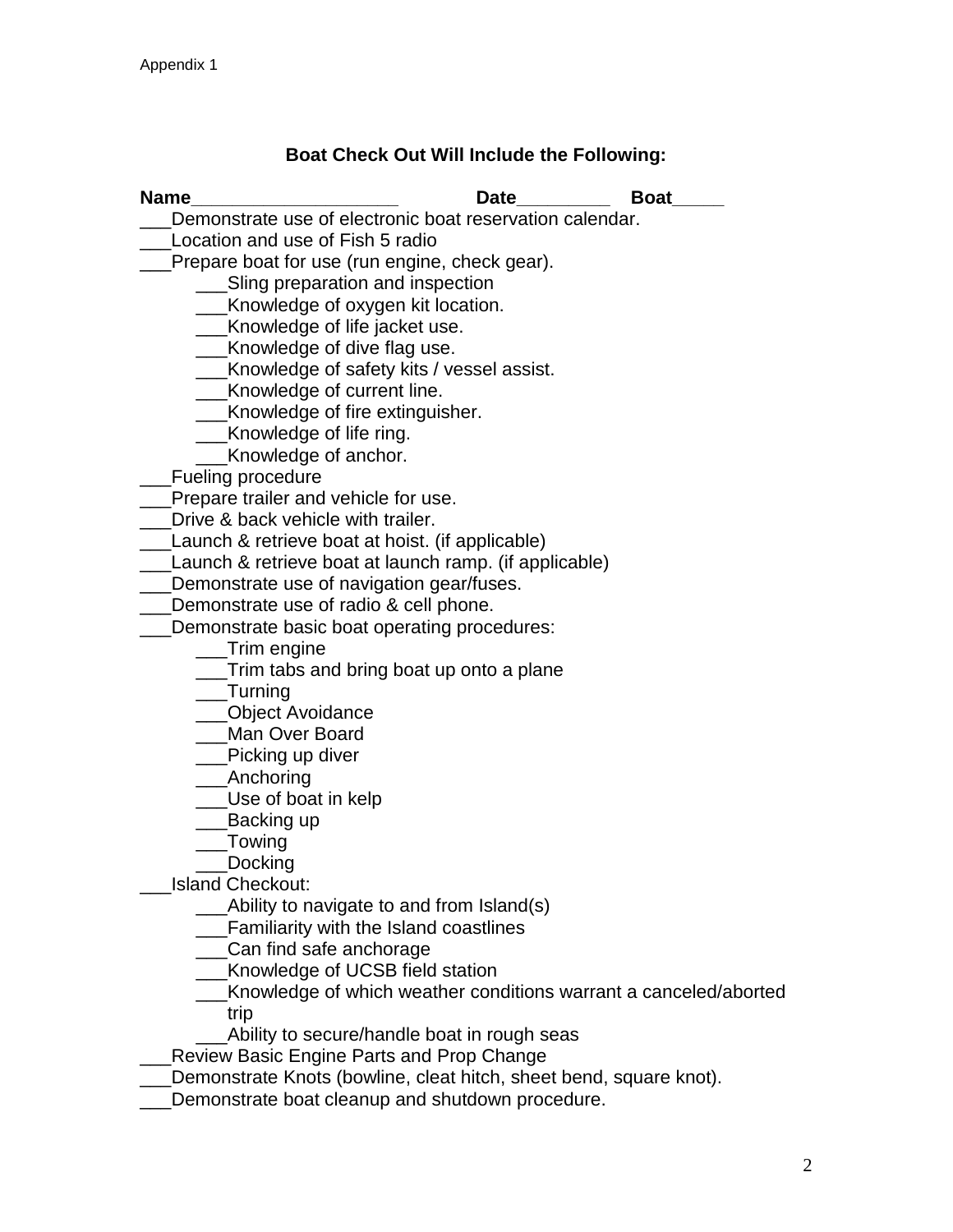\_\_\_Review UCSB boating regulations, emergency procedures, and accident **reporting**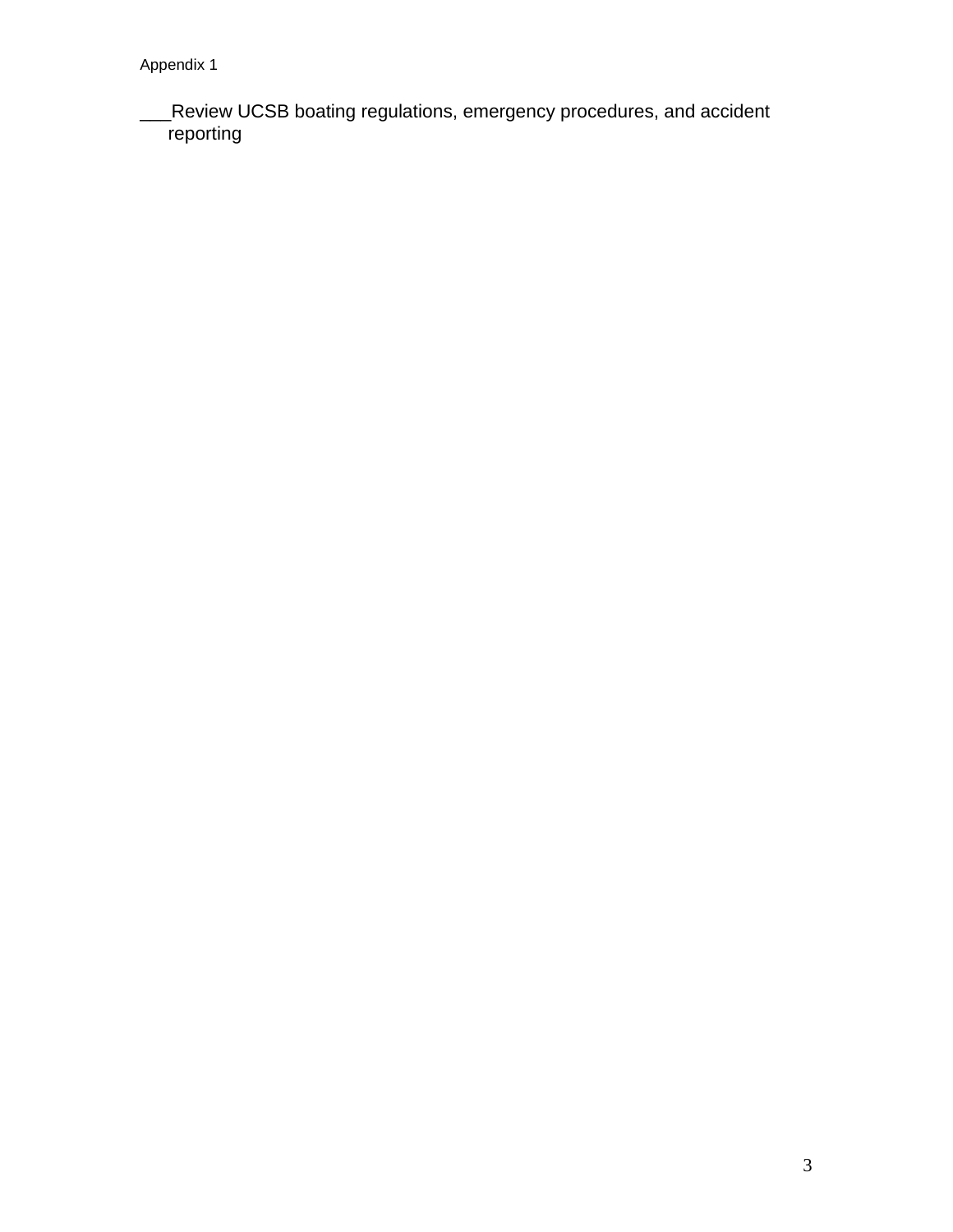### **Definition of Boating Policy Terms & Conditions**

Prior to launching the "Float Plan" is to be completed online or equivalent hardcopy (see Appendix 16) at the UCSB Marine Lab. The following is a clarification of some of the responsibilities assumed by completing the form.

**Specific Destinations and Times**: It is important to state the various destinations and approximate times you expect to be there, when possible.

**Estimated Time of Return:** As stated in the SBO manual: "If you are going to be more than a 2 hours late you MUST notify your shore contact." If you can't reach them contact Fish 5 or the Launch Master.

**Name & Phone # of Shore Contact:** The shore contact is to be notified that they are the contact person and they are to be informed of their responsibilities before departure.

Shore contact responsibilities are as follows:

- 1). They are to have immediate access to all the information listed on the Float Plan.
- 2). They are to know the boat CF number, description of the boat; the phone number of the US Coast Guard for the area that the boat is operating in; and the phone number of the Launch Master (805-893-2873).
- 3). The shore contact is to be familiar with the procedure to be implemented in the event that a boat is overdue. If the boat is overdue by more than 2 hours the shore contact is to initiate contact in the following manner:
	- A). Via the VHF radio.
	- B). Via cell phone (if possible)
	- C). Check the boat yard or dock. (The UCSB CSO or local harbor master may be able to help).
	- D). If no contact is made with the vessel within an additional 1 hour the shore contact is to report the vessel overdue to the Launch Master. If unable to contact the Launch Master the Coast Guard should be notified.
- **Operator:** This person is responsible for the boat and crew and must be a UCSB EEMB Department approved boat operator. They are also responsible for the following:
	- 1). That the Float Plan has been completed.
	- 2). The shore contact has been notified and is aware of their responsibilities.
	- 3). The shore contact is notified upon return.
	- 4). That the Marine Mechanician is notified of any boat or trailer
	- problems and that they are listed on the white board outside the shop door. 5). That a UCSB "Release & Indemnity Agreement Form" has been completed when necessary.
	- 6) That a UCSB "Volunteer Waiver Form" has been completed when necessary.
	- 7). That the boat has been cleaned and secured for the next user.

Any persons using the departmental boats outside the geographical boundaries as stated in the Small Boat Operations Manual must consult with the Launch Master and receive permission to do so. The request is to be made at least five working days prior to the intended date of use.

By signing below I acknowledge that I have read and agree to statements made in this document and the document "UCSB Small Boating Safety Manual." I understand that failure to comply with any of the statements will possibly result in loss of boating privileges.

 $Name:$ 

| Date: |  |
|-------|--|
|       |  |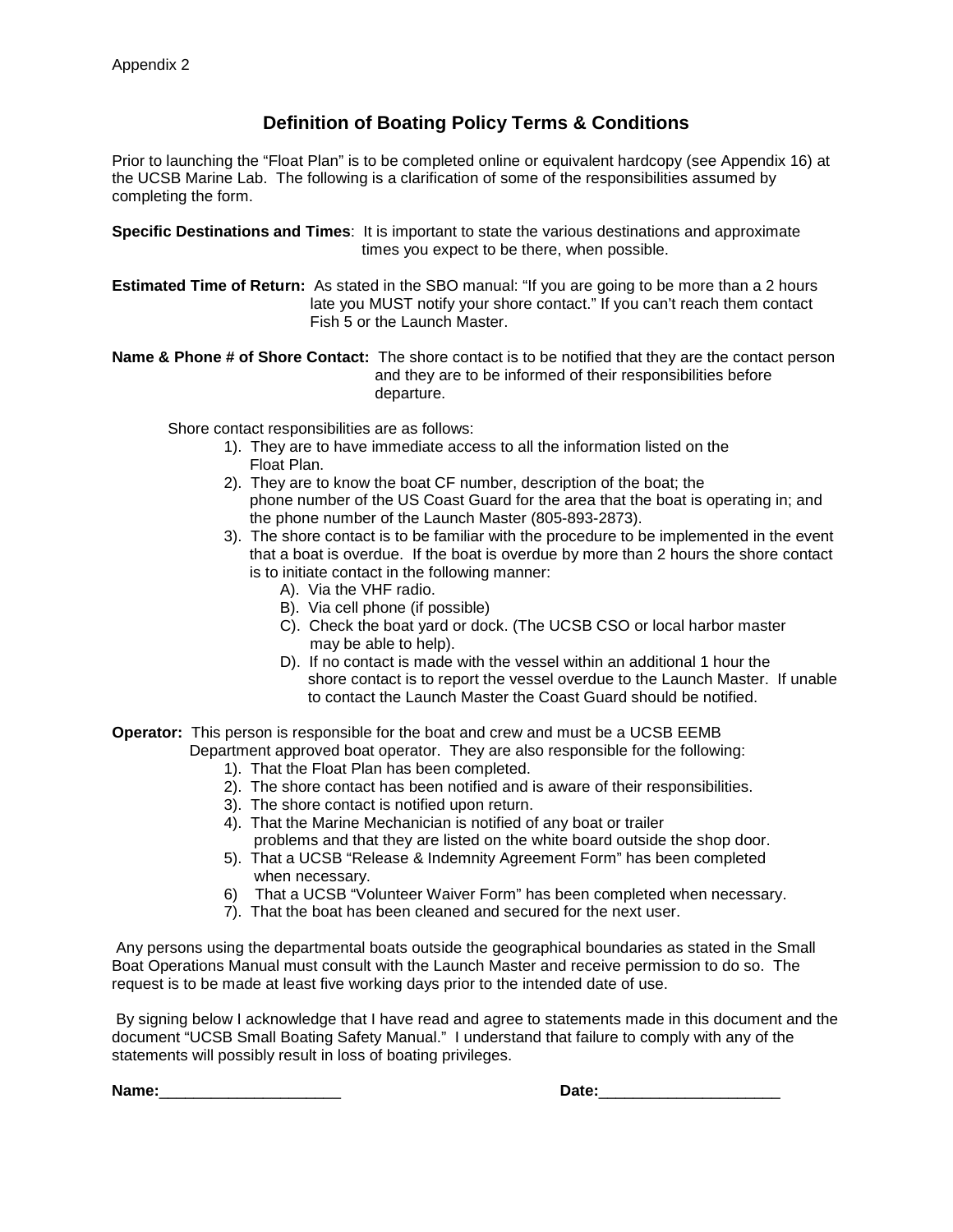# **Boat Scheduling Policies and Procedures**

- UCSB research groups and courses have the highest priority. Non-UCSB groups can schedule boats on a "space available" basis ( $\leq 1$  week in advance May – Oct).
- Boats cannot be taken outside of the geographical limits set forth by the Small Boat Operations Manual without prior written approval by the Launch Master.
	- $\triangleright$  Requests to relocate a boat to another region must be approved by the Launch Master  $\geq$  month in advance. Relocations may not be authorized between May 1 – Oct 31.
- Each boat will be down 1 weekday each month for maintenance at the Marine Mechanician's discretion.
- Taking a boat reserved by another group without mutual consent will be penalized by the Launch Master.
- Scheduling of boat operations originating at UCSB is web-based.
	- **► Boats to be reserved or canceled via internet.**
	- Users cannot alter reservations of others.
	- Cancellations must be made **the day before** the scheduled date of use except for bad weather or other immediate, unforeseen events (E.G. Crew Illness).
		- $\triangleright$  Cancellations must be made using web-based scheduler, which will send an email notification to other potential boat users.
		- $\triangleright$  The group will be charged the boat day use fee if it fails to use the notification system properly.
	- Limits on boat use from MAY 1 OCTOBER 31 by UCSB research groups ( $\equiv$  All individuals conducting work under same UCSB award account & fund number).
		- A UCSB research group can reserve boats in advance a maximum total of 45 boat days, of which a maximum of 15 boat days can be in any single month.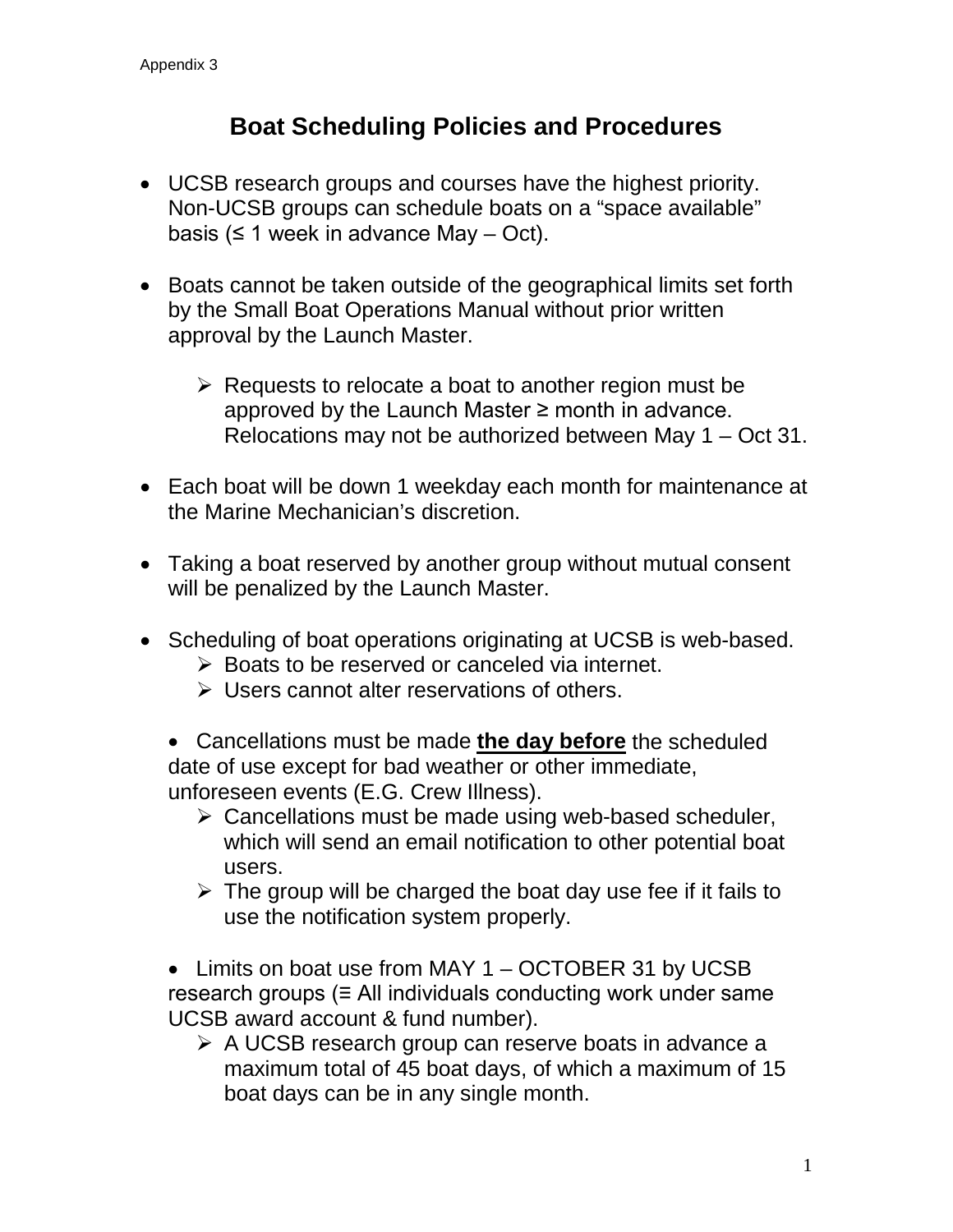- Each UCSB research group has from January 1 to April 30 for early scheduling of boats for the May – October period.
- > Boat reservations can be made by UCSB user groups 1 week in advance for unscheduled or released boat days during the May- October period.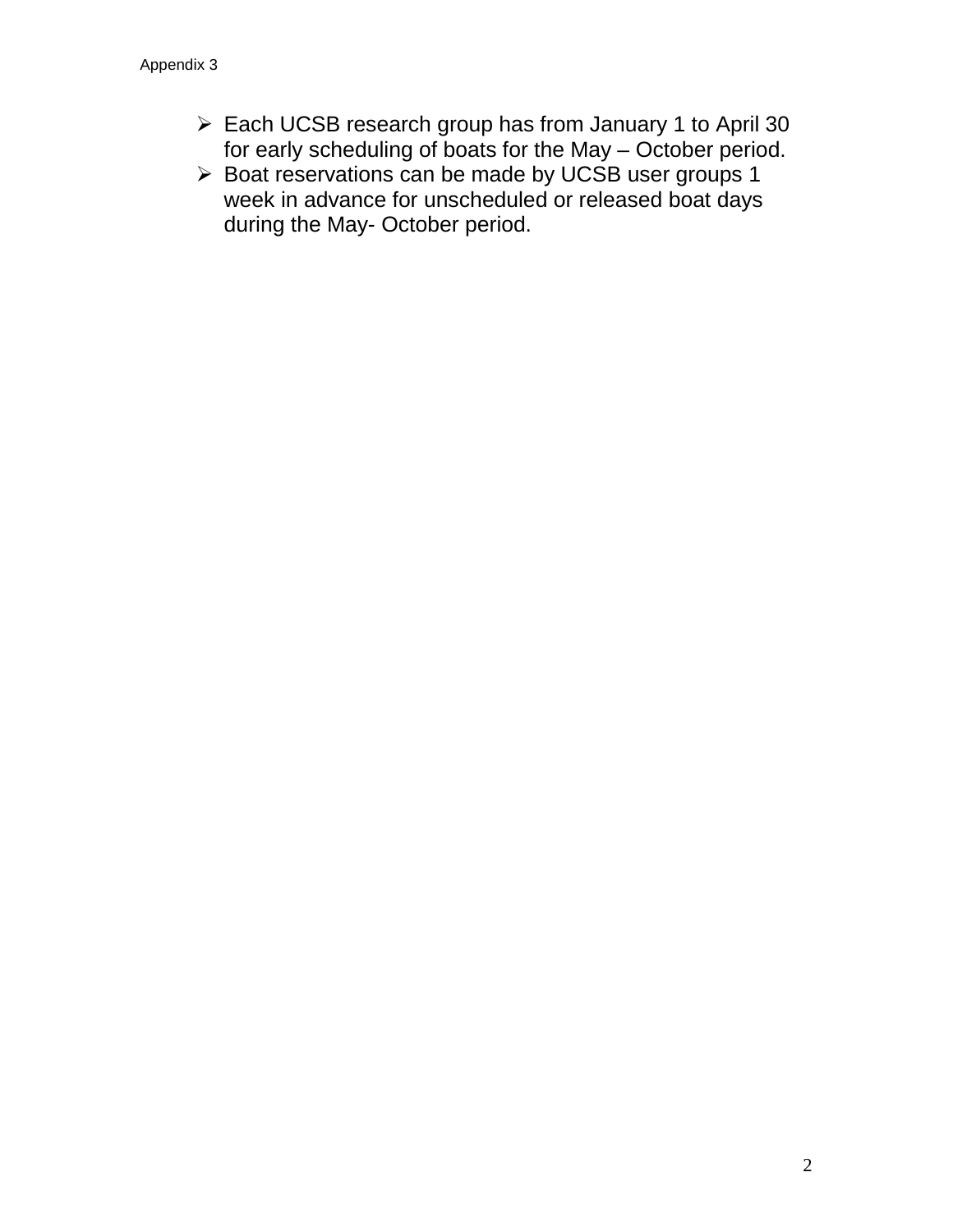## **Pre-Departure Briefing**

### **General Information:**

Introduction of operator/crew + vessel name & CF # Mission & Objectives Destination & timeline (departure, eta site, depart site, eta return) Loading/stowing gear Using the radio, GPS & engine Expected weather/ocean conditions Any possible hazards Paperwork: waivers and work comp. forms if applicable

### **Roles of persons onboard:**

Lookout Trim & balance of vessel, moving about the vessel Requirements/actions specific to the vessel (off limit areas, etc) Tasks specific to the overall mission.

### **Boating laws and regulations:**

Location of pfds & proper donning Location & deployment of throw ring, & life raft if available Location of fire extinguishers Location of first aid & oxygen Discharge of materials

### **What to do in case of emergencies:**

Chain of command MOB Fire Engine breakdown Abandoning the vessel Resources in the area Phone, radio communication

### **Answer any questions**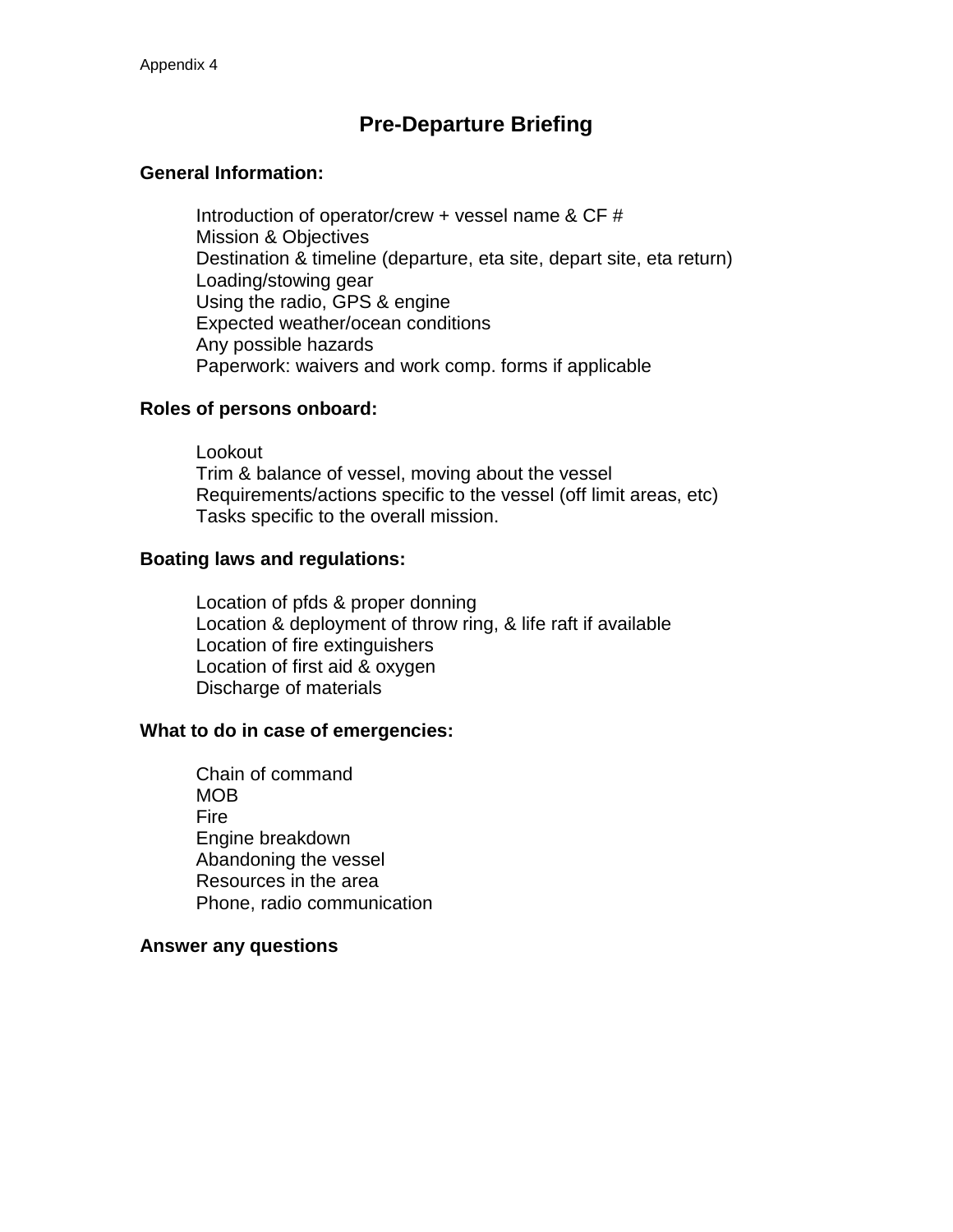### **Safety Equipment Guide**

### I. MANDATORY SAFETY EQUIPMENT FOR POWER VESSELS

In accordance with US Coast Guard regulations, every power vessel owned and operated by the EEMB department of the UCSB will be equipped with the following mandatory safety items:

- a. Life Jackets
	- 1. Boats less than 16ft: A U.S. Coast Guard-approved Type I, II, or III life jacket for each person on board.
	- 2. Boats 16ft or longer: The same requirements as above and 1 easy-to reach Type IV device designed for throwing.
- b. Fire Extinguisher: (# and type of extinguisher determined by the boat size and type)
- c. A Sound Producing Device: air horn, whistle.
- d. A Visual Distress Signaling Device i.e. flares, mirror
- e. Running lights

#### II. ADDITIONAL SAFETY EQUIPMENT FOR POWER VESSELS

In addition, depending on the vessel size, location and activity, the vessels operated by the EEMB department may be required to be equipped with the following safety items.

- a. Oxygen Kit w/safety information card (when using SCUBA)
- b. Dive Flag (when using SCUBA)
- c. Safety Kit
- d. Current Line
- e. Life Ring and line
- f. Anchor
- g. Marine VHF Radio and AIS
- h. GPS
- i. Radar
- j. Compass
- k. Cell phone (if applicable)
- l. Sea anchor
- m. First aid kit
- n. Strobe light
- o. Radar reflector
- p. Tool Kit, including:
	- 1. Slip-joint pliers.
	- 2. Vice-grip pliers.
	- 3. 12" Crescent wrench.
	- 4. Philips Screwdriver.
	- 5. Regular screwdriver.
	- 6. Hull drain plug.
	- 7. Ignition safety lanyard.
	- 8. WD-40 or LPS 1.
	- 9. Fuses:
		- 3 ea ATC 20
		- 2 ea ATC 10 2 ea – ATC 3
		- 2 ea ATM 20
		- 3 ea ATM 10
	- 10. Spare prop, washer, nut and cotter pin.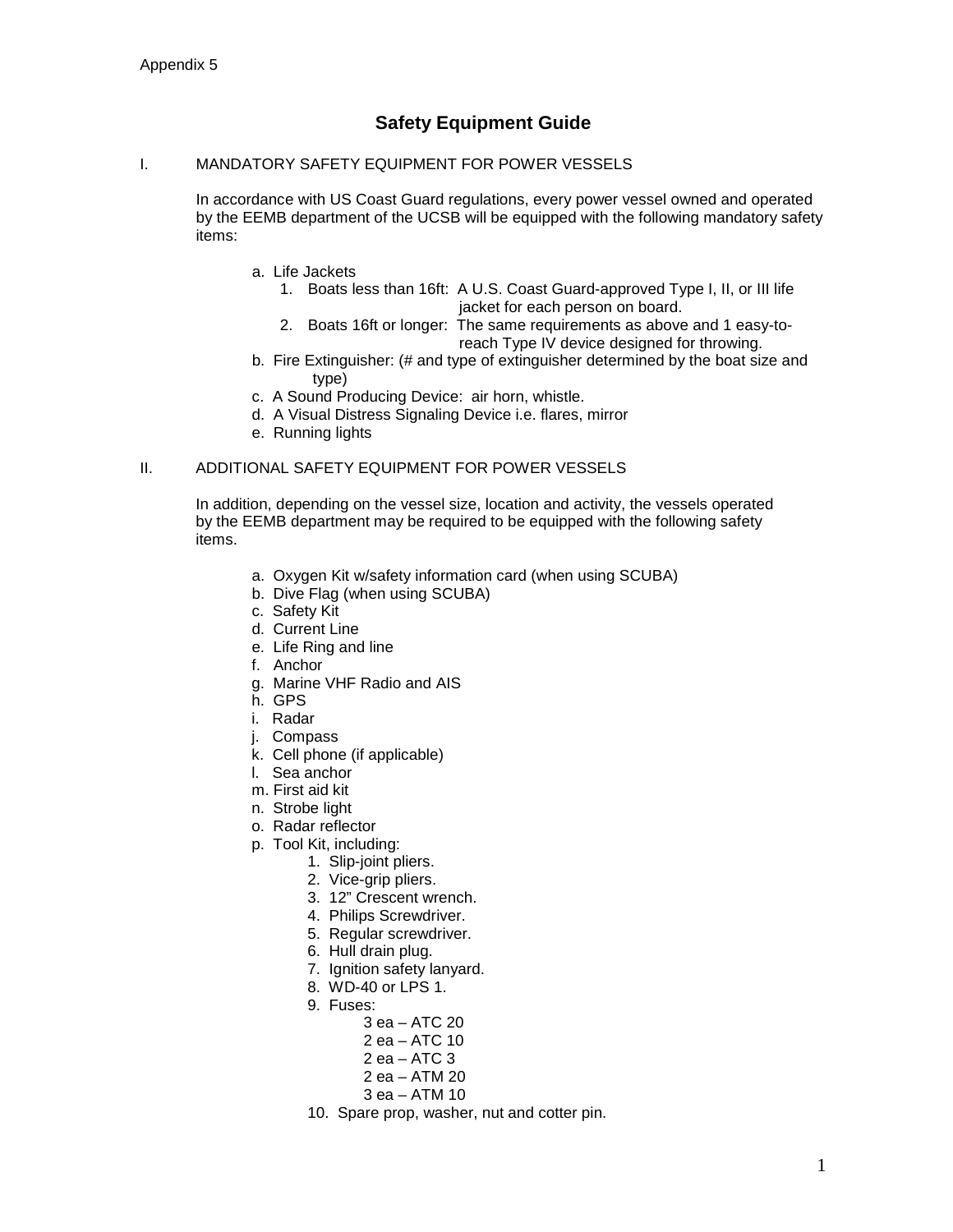#### III. MANDATORY SAFETY EQUIPMENT FOR NON-POWER VESSELS

In accordance with US Coast Guard regulations, every non-power vessel owned and operated by the EEMB department of the UCSB will be equipped with the following mandatory safety items:

- a. Life Jackets (one for each person onboard)
- b. Sound Producing Device
- c. Visual Distress Signal

### IV. ADDITIONAL SAFETY EQUIPMENT FOR NON-POWER VESSELS

In addition, all non-power vessels owned and operated by the EEMB department of the UCSB will be equipped with the following safety items:

- a. Dive Flag (when using SCUBA)
- b. Compass.
- c. Oars or paddles.
- d. First aid kit.
- e. Small sea anchor and line.
- f. Launch Master approved safety kit and tool kit.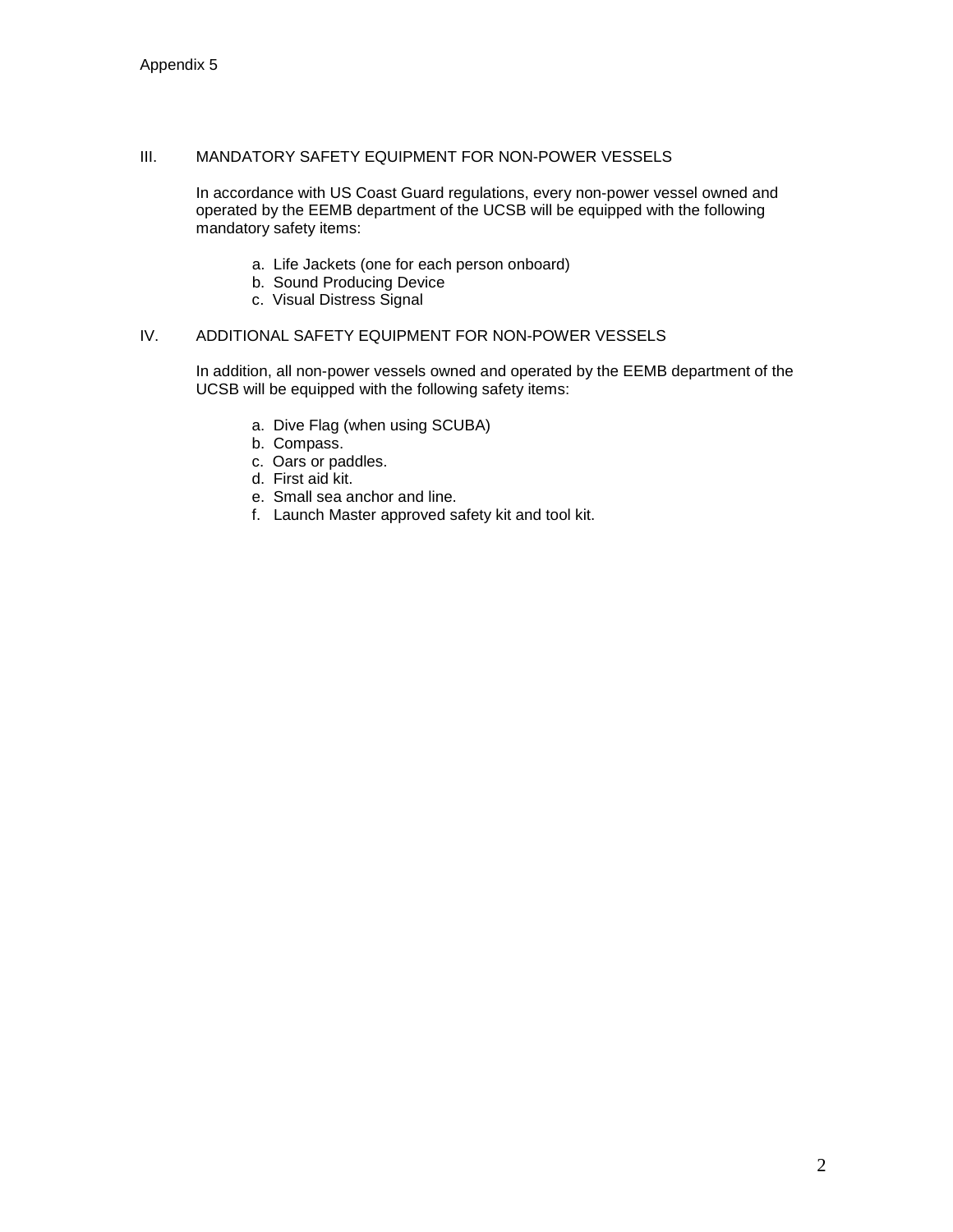### **Boat Load Limits**

### **Fish 1**:

### **Maximum load capacity = 2,000 lbs. of gear**(not including people)

Safety Restrictions:

- $\triangleright$  Total # of people allowed on board is 5.
- $\triangleright$  Total # of SCUBA tanks is 22. All tanks must be secured in a tank rack.

### **Fish 2**:

**Maximum load capacity = 1,300 lbs. of gear**(not including people)

Safety Restrictions:

- $\triangleright$  Total # of people allowed on board is 5.
- $\triangleright$  Total # of SCUBA tanks is 22. All tanks must be secured in a tank rack.

### **Fish 3**:

- **Maximum load capacity is 2,000 lbs. of gear**(not including people) Safety Restrictions:
	- $\triangleright$  Total # of people allowed on board is 5.
	- $\triangleright$  Total # of SCUBA tanks is 22. All tanks must be secured in a tank rack.

### **RV Connell**:

- **Maximum load capacity = 759 lbs. of gear**(not including people) Safety Restrictions:
	- $\triangleright$  Total # of people allowed on board is 6.
	- $\triangleright$  Total # of SCUBA tanks is 30. All tanks must be secured in a tank rack.

### **All other boats**:

 Not to exceed the manufacturers recommended maximum load capacity and must be approved by the Launch Master.

| Tanks\People   | 2 People  | 3 People  | 4 People | 5 People  | <b>6 People</b> |
|----------------|-----------|-----------|----------|-----------|-----------------|
| 1 Tank         | $190$ lbs | $265$ lbs | 340 lbs  | $415$ lbs | 450 lbs         |
| 2 Tanks        | 230       | 305       | 380      | 455       | 490             |
| 3 Tanks        | 270       | 345       | 420      | 495       | 540             |
| 4 Tanks        | 310       | 385       | 460      | 535       | 580             |
| 5 Tanks        | 350       | 425       | 500      | 575       | 620             |
| <b>6 Tanks</b> | 390       | 465       | 540      | 615       | 660             |
| 7 Tanks        | 430       | 505       | 580      | 655       | 700             |
| 8 Tanks        | 470       | 545       | 620      | 695       | 740             |
| 9 Tanks        | 510       | 585       | 660      | 735       | 780             |
| 10 Tanks       | 550       | 625       | 700      | 775       | 820             |
| 11 Tanks       | 590       | 665       | 740      | 815       | 860             |
| 12 Tanks       | 630       | 705       | 780      | 855       | 900             |
| 13 Tanks       | 670       | 745       | 820      | 895       | 940             |
| 14 Tanks       | 710       | 785       | 860      | 935       | 980             |
| 15 Tanks       | 750       | 825       | 900      | 975       | 1020            |
| 16 Tanks       | 790       | 865       | 940 lbs  | 1015      | 1060            |
| 17 Tanks       | 830       | 905       | 980      | 1055      | 1100            |
| 18 Tanks       | 870       | 945       | 1020     | 1095      | 1140            |
| 19 Tanks       | 910       | 985       | 1060     | 1135      | 1180            |

(Based on an average gear weight of 75 lbs./person and a tank weight of 40 lbs when full. They do not include extra sampling gear or miscellaneous equipment.)

\*\* **Those operators who wish to vary the boat load limits must submit a written request for approval to the Launch Master.**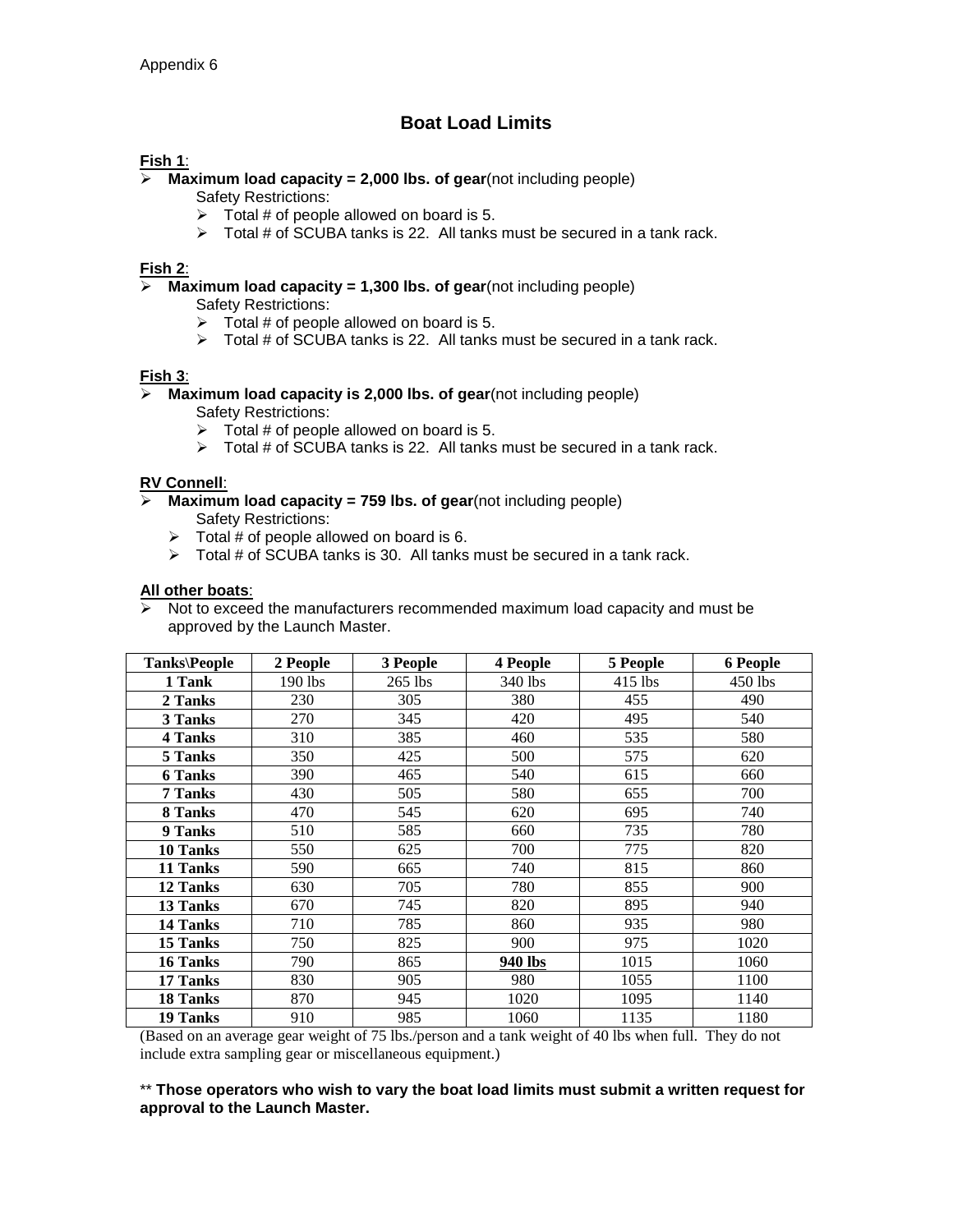### **Tow Vehicle Standards**

- 1) Gross combined vehicle weight rating (GCVWR) of vehicle not exceeded.
- 2) Gross trailer weight (GTW) for hitch class not exceeded. Class V and/or 10,000 lb rated hitch required to tow EEMB vessels.
- 3) Appropriate hitch ball (2 5/16" and 10,000 lb rating) attached to hitch.
- 4) Gross trailer weight rating (GTWR) of trailer not exceeded.
- 5) California Vehicle Codes for towing met (safety chains, brakes, lights, fenders, etc)
- 6). Approved by vessel's Launchmaster.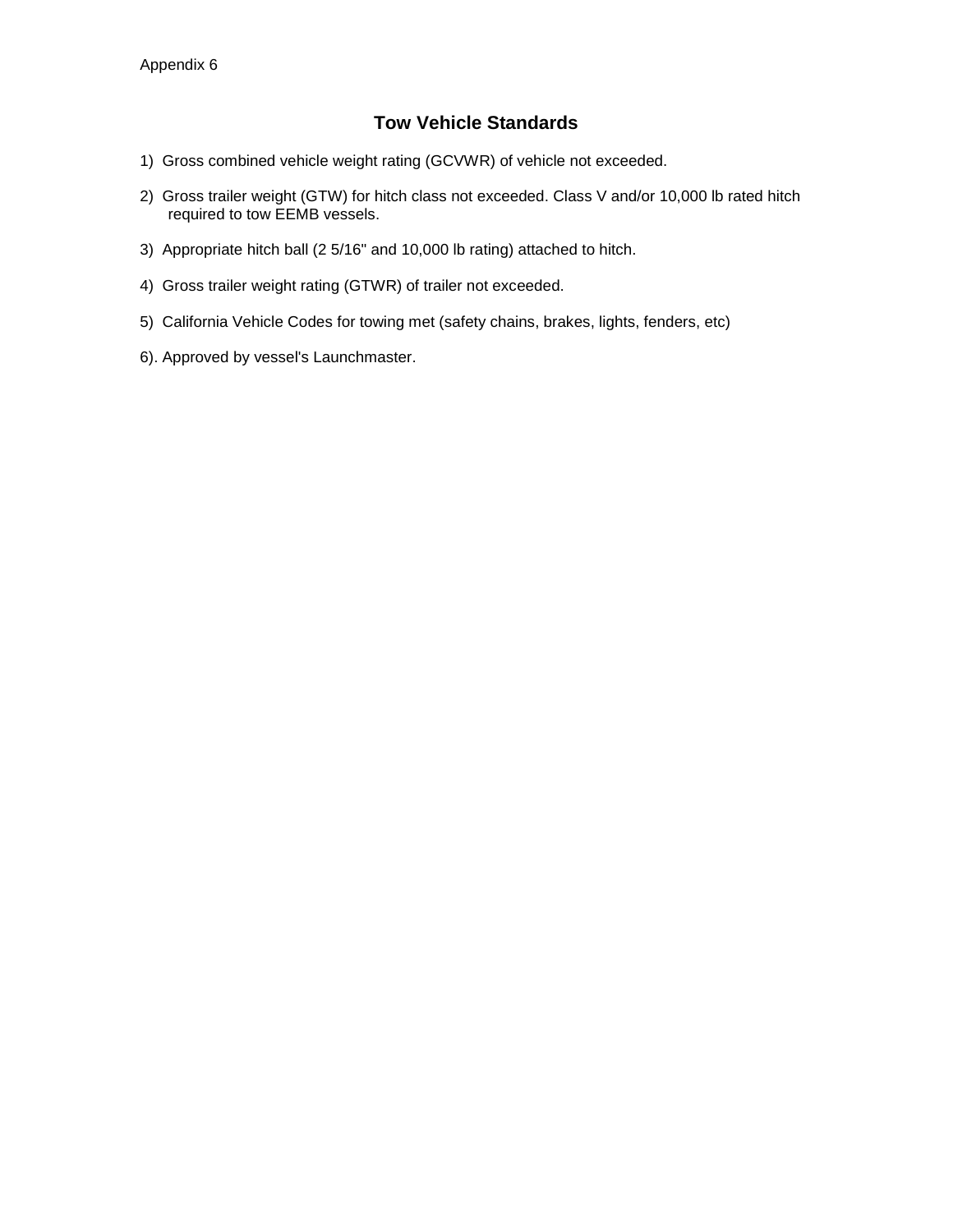## **Small Boat Fueling Procedure**

### \*the same person should perform the entire fueling procedure\*

1) Check to make sure engine and all electronics are off. Close any open hatches or cabin doors

2) Use the fuel cap opener on the dipstick to remove the fuel cap slowly to prevent debris or water from falling into tank.

3) Check o-ring on fuel cap for defects, excess wear, and dirt. Clean, re-grease or replace if necessary.

4) Make sure that the boat is on a level plane, clean dipstick and slowly check current fuel level (dipsticks are boat specific).

5) Zero the counter on the fuel pump before fueling. When fueling, fill to whole numbers.

6) Fuel tank to desired level paying special attention to not overfill or fill too quickly causing splash back onto boat/into boatyard.

\*NEVER place dipstick, fuel cap, or other device under nozzle handle while filling. \*ONE person must always be in contact with the nozzle while fueling is in progress.

7) After fueling slowly double check fuel level using the dipstick to ensure an accurate fill.

8) Record the date, boat name, number of gallons fueled, and recharge number in the fuel log, and record remaining gas on whiteboard. Zero the counter.

9) Lock the fuel pump and locker after use.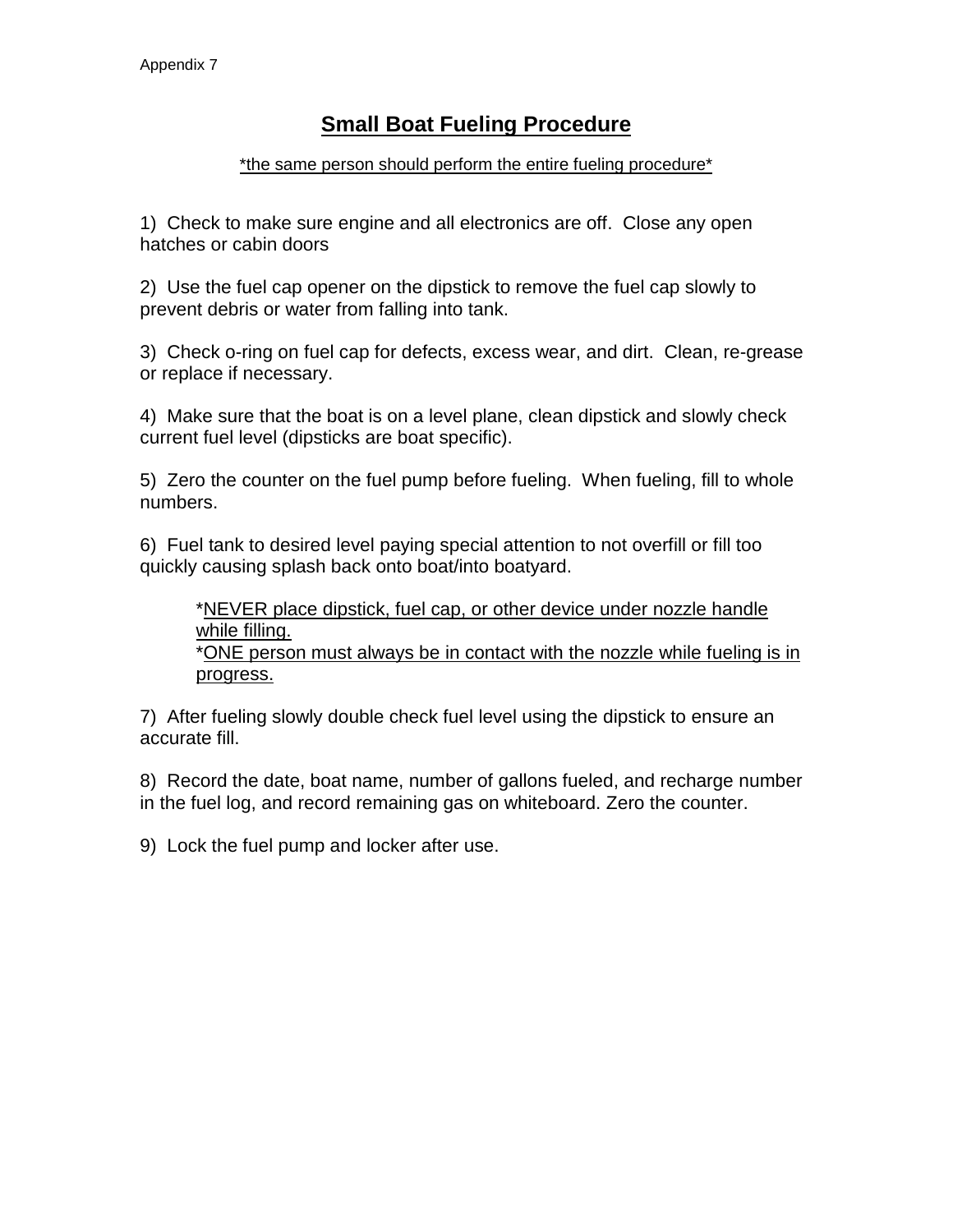# **Goleta Pier Launching Procedures**

### **Launching procedure**

- $\Box$  Get key to Goleta pier ramp/crane.
- $\Box$  Remove pier gate and secure lock.
- $\Box$  Drive out on pier slowly < 5mph, use caution.
- $\Box$  Position boat under crane boom.
- $\Box$  Unlock key box
- $\Box$  Turn on power to ramp (key is captured during operation).
- $\Box$  Using 2 button control panel, lower ramp to  $\sim$ 1m above water.
- $\Box$  Switch key and turn on power to crane (key is captured during operation)
- $\Box$  Check that power is energized to control buttons on the 6 button control panel

\* If there is no power check "emergency shut off switch" located at the seaward side of the crane.\*

- $\Box$  Unhook trailer from vehicle.
- $\Box$  Unhook boat bow strap and safety chain.
- $\Box$  Inspect and Install lifting sling on boat.
- $\Box$  Lower crane hook and position to attach to sling.
- $\Box$  Attach crane hook to pear link on sling making sure pear link is properly oriented.
- $\Box$  Confirm that antenna is down and all gear is stowed.
- $\Box$  Slowly lift boat from trailer to a height that the boat keel will clear the pier rail and trailer.
- $\Box$  Rotate the crane to the right or left until the boat is over the water clear of the pier rail. Keep the boat low and close to the pier for control.
- $\Box$  Slowly lower the boat until it is  $\sim$ 1m above the water.
- $\Box$  Bring the boat inward so that it rests up against the pier pilings next to the ramp.
- $\Box$  Have the boat operator and all passengers (minus crane operator) board the boat via the ramp.
- $\Box$  Move the boat out about 1m from the pier pilings.
- $\Box$  When the boat operator gives the "ok" lower the boat, lower at fast speed until the boat operator disengages the hook from the ring on the sling. The person manning the hook should maintain control of the hook until it is free of the boat.

Hoist Operator:

- $\Box$  Ensure hoist is level winding and raise the hook until it is high and out of the way.
- $\Box$  Turn off power by removing key and re-lock key box.
- $\Box$  Park vehicle in parking lot at base of pier.
- $\square$  Lock pier gate.
- $\Box$  Move trailer if more boats are scheduled to launch.

Boat Operator:

 $\Box$  Raise ramp using in dash remote until the yellow line on the ramp aligns with the yellow lines painted on the pier pilings.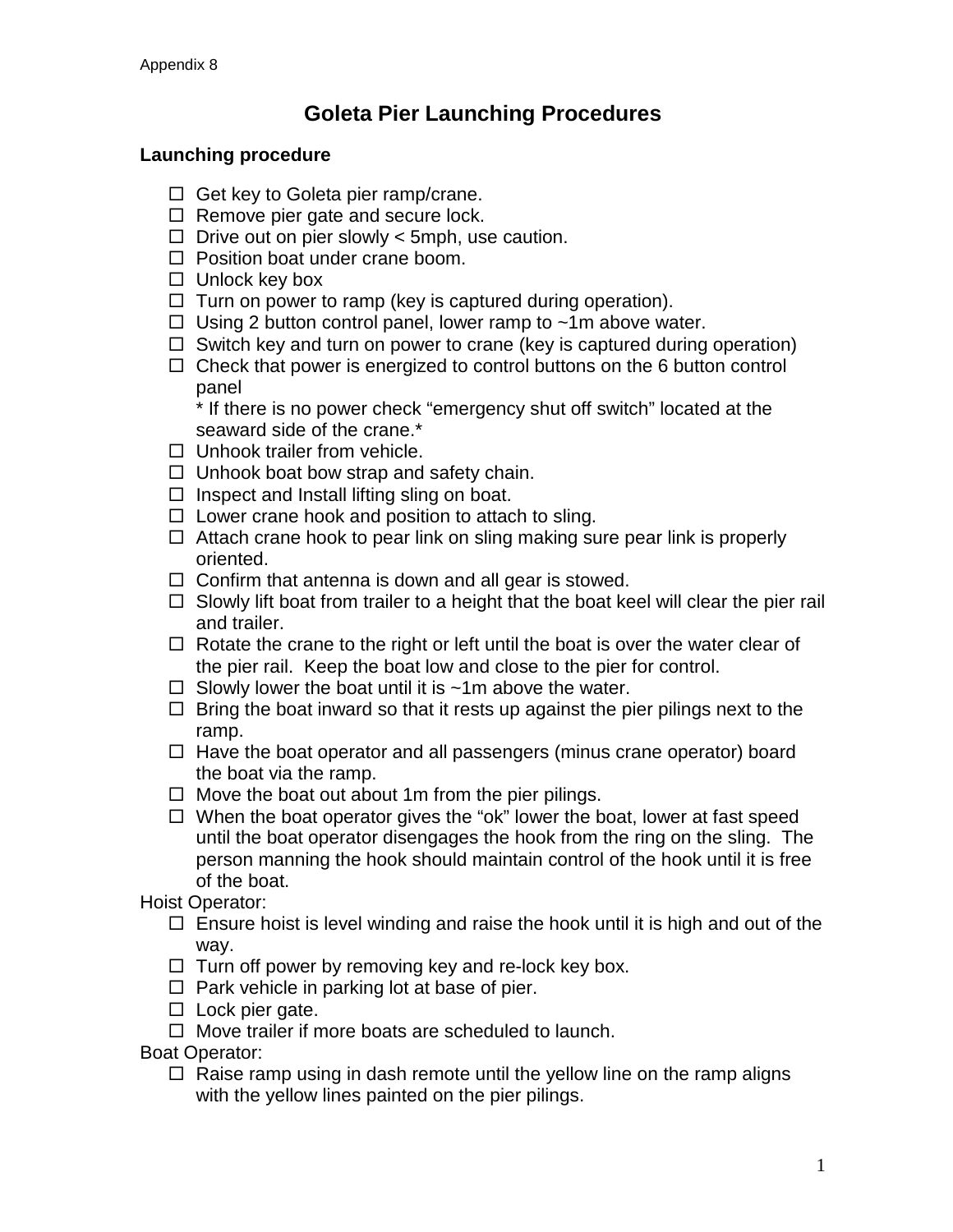### **Retrieval procedure**

- $\Box$  Get kev.
- $\Box$  Install lifting sling on boat.
- $\square$  Lower antennas.
- $\Box$  Check ramp to make sure nobody is present on the ramp and the yellow lines on ramp and pier pilings are still aligned.
- $\Box$  Lower ramp to ~1m above water.
- $\Box$  Drop off crane operator on ramp.
- $\Box$  Unlock key box.
- $\Box$  Turn on power to crane (key is captured during operation).
- $\Box$  Lower hook next to pier and  $\sim$ 1m above the water.
- $\Box$  When boat is in position move hook out to boat and keep in position until hook is attached to sling.
- $\Box$  When the person manning the hook gives the "ok" raise the boat at fast speed until it is clear off the water. (Ensure level wind).
- $\Box$  Bring the boat inward so that it is up against the pier pilings.
- $\Box$  Let the boat operator and passengers disembark via ramp.
- $\Box$  When the boat occupants are clear of the ramp, move the boat out 1m from pier pilings.
- $\Box$  Bring the boat up until the keel & engine just clear the pier rail. Ensure level wind.
- $\Box$  Rotate the crane until the boat is in position over the trailer.
- $\Box$  Lower the boat until it almost touches the trailer bunks.
- $\Box$  Attach the boat bow strap and secure the boat to the bow roller.
- $\Box$  Attach the bow safety chain.
- $\Box$  Lower the boat on to the trailer and remove the hook from the sling.
- $\Box$  Check to make sure the chines are not resting on the trailer runners.
- $\Box$  Raise the hook (ensure even wind) and bring hook inward to crane.
- $\Box$  Switch key and turn on power to ramp (key is captured during operation).

If other boats are still out:

 $\Box$  Position ramp so that the yellow line on the ramp and pier are aligned.

If no other boats are out:

- $\Box$  Raise the ramp to its full upright position.
- $\Box$  Turn off power by removing key and re-lock key box.
- $\Box$  Raise engine.
- $\Box$  Release tension on bow strap and re-secure hand tight.
- $\Box$  Replace pier gate and lock when leaving pier.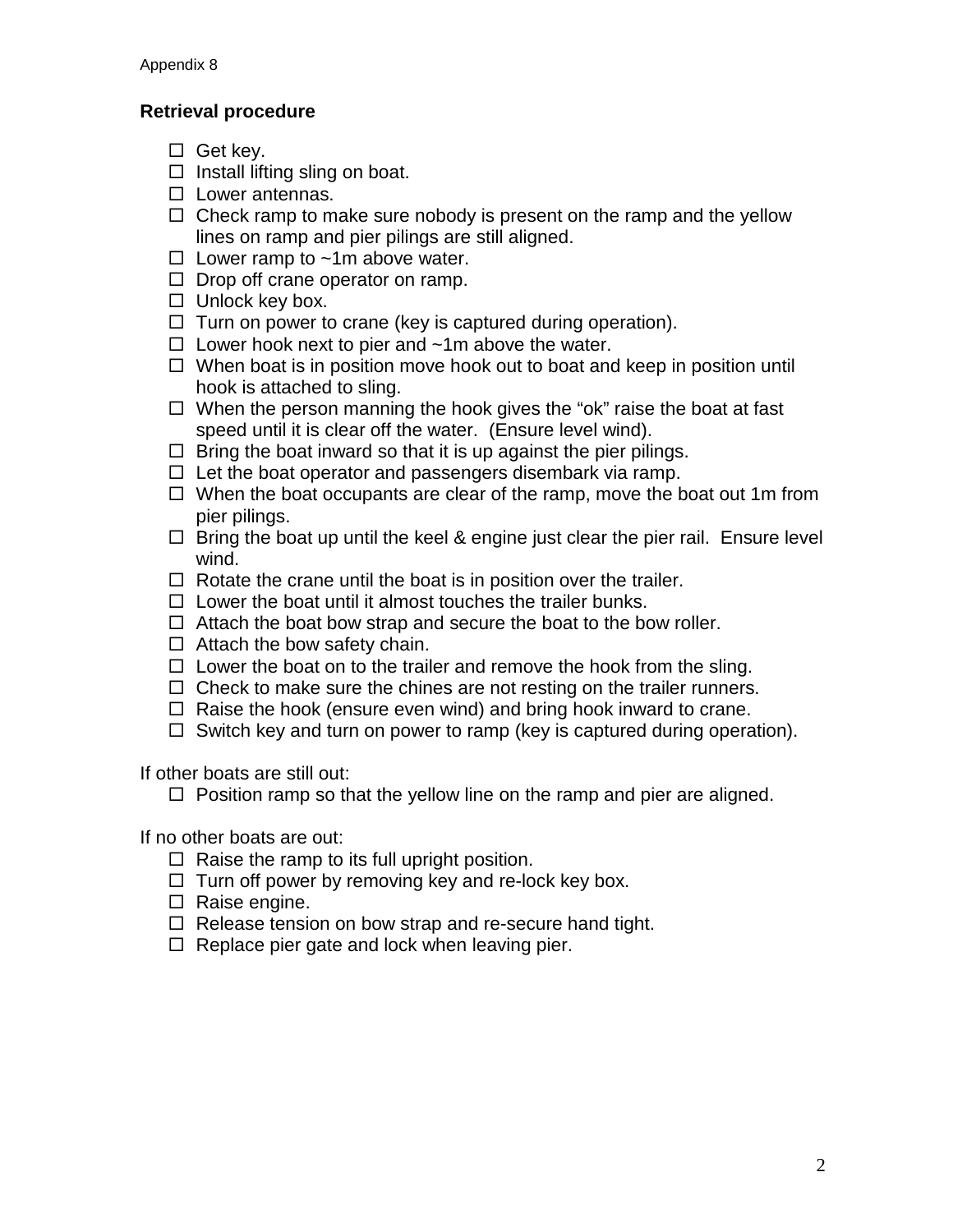# **Santa Barbara Harbor Launching Guide**

### **Launching Procedure**

- $\Box$  Back boat onto launch ramp. Stop before boat hits the water.
- $\Box$  Unhook winch strap and safety chain from bow eye.
- $\Box$  Attach a rope to the boat for assistant to maintain control after launch.
- $\Box$  Back the boat into the water until the rear wheels of the vehicle touch the water line. Gently hit the brakes to bump the boat off the trailer.
- $\Box$  Pull the boat into the landing dock and secure to a cleat.
- $\Box$  Park the vehicle and trailer in a designated stall.

### **Retrieval Procedure**

- $\Box$  Back vehicle and trailer onto the launch ramp.
- $\Box$  Have one person man the winch while the boat operator slowly drives the boat onto the trailer. Never position body between boat and trailer.
- $\Box$  Communicate with hand signals while positioning the boat onto the trailer with the bow eye positioned properly below the bow roller.
- $\Box$  Connect the winch strap and pull in the slack making sure to connect the safety chain before giving the boat operator the "ok".
- $\Box$  Once the bow is secured, gently ease off the throttle paying special attention not to jerk the boat backwards.
- $\Box$  Turn off and raise engine before pulling the boat out of the water.
- $\Box$  Before leaving to hit the road release the tension on the winch strap, lower the antenna, and put brace on engine.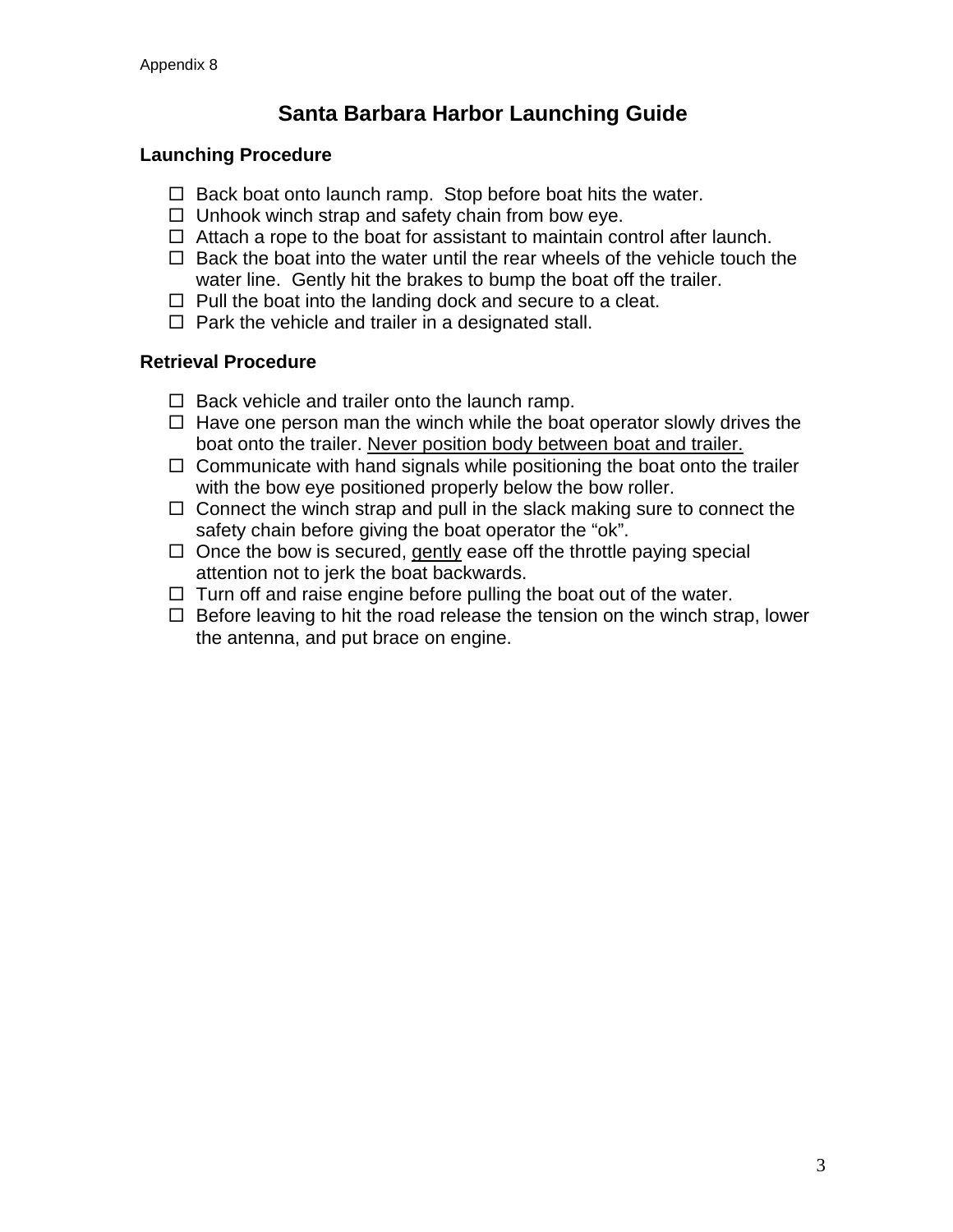# **Operating Procedures for Power Vessels**

### **START UP PROCEDURE:**

-Turn battery switch(s) to "on".

-Turn on all instruments and check for function

-Complete online boat checkout

-Check fuel level

-Check fuel/water separator for presence of water, drain if necessary

-Lower engines

-Attach water hose and "earmuffs" to engine intake and turn on water.

-Turn key to start engine(s) at idle

-Turn off engines and secure for transport

### **CRUISING PROCEDURE:**

1) Do not exceed 5000 RPM

2) Optimal cruising speed is 4700 RPM

3) Make sure to check that the engine is "pissing"

4) If the boat is excessively loaded with weight or if you are towing an object do not run the boat at full throttle. Back the throttle off until the engine is running comfortable and not lugging. If you can't maintain a plane at 2500-3000 RPM then you will have to slow down. Keep in mind that one of the most long term damaging operations to the engine is full throttle under a load.

### **SHUT DOWN PROCEDURE:**

-Fuel boat until full

-Remove all personal items

-Attach hose to engine flush port and turn on fresh water to partial pressure

-Let the water circulate for about 3 - 5 min. Make sure hose is not kinked or collapsed during flushing procedure.

-Hose down boat top to bottom. Clean and dry all bilges & compartments.

-Hose down trailer especially the brakes.

-Complete online boat check-in

-Cover compass, GPS, and Radar

-Turn battery switch to off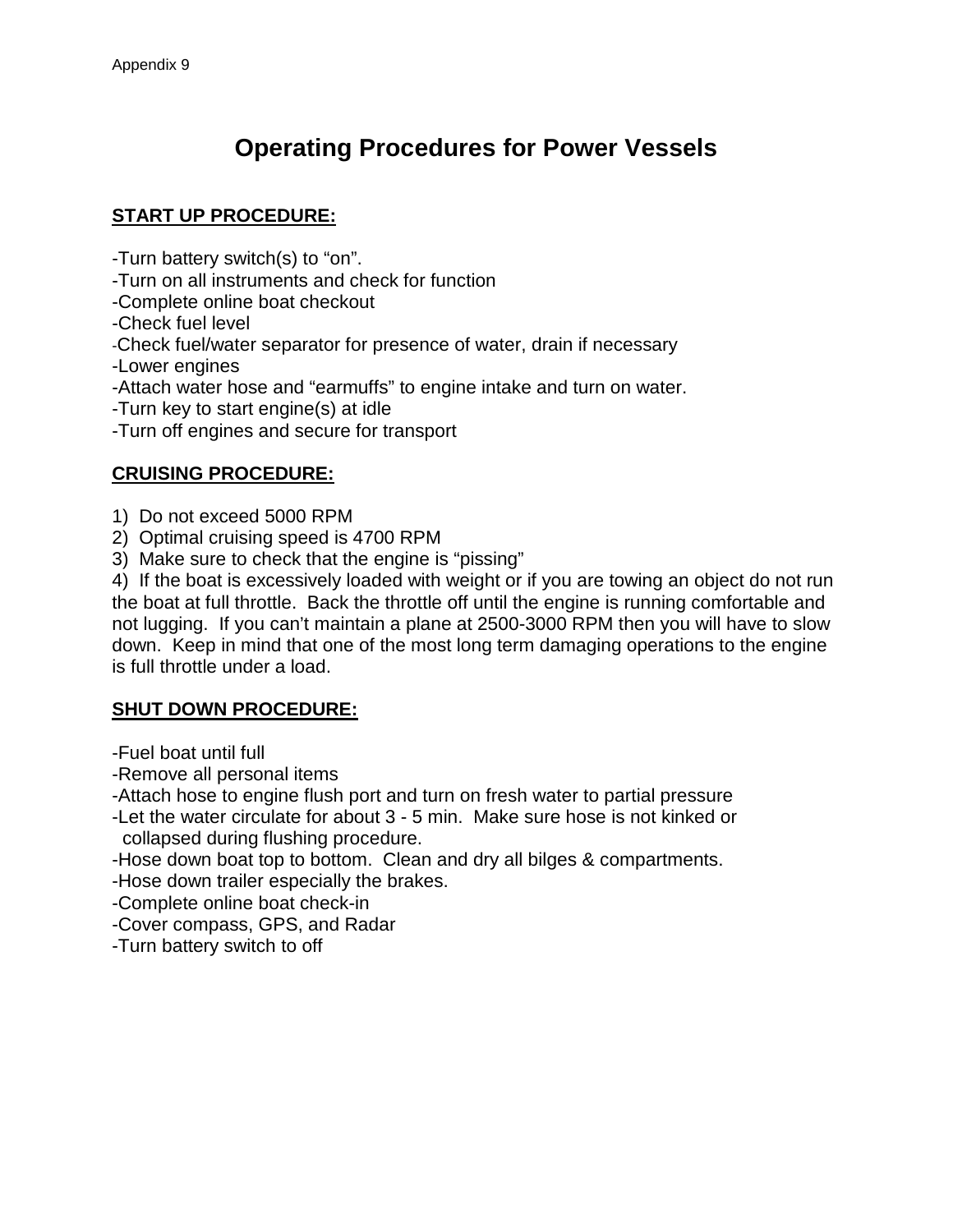### **Boating Operations for Live Boating Deployment and Recovery of Divers**

### **Key Points:**

- The boat operator is in charge of the safety of the boat and passengers and therefore determines when it is safe to deploy or recover divers.
- Always keep the engine in neutral and the prop away from the divers in the water.
- Avoid drifting down on divers
- The operator must be familiar with the Dive Accident Management Plan specific to the operation: Missing Diver, Injured Diver, Diver Recall.
- Live Boating must be approved as part of the divers dive plan.

### **Deployment**

- 1. Approach dive site down weather
- 2. Decreasing the speed of the boat to steerage speed when approaching the dive site.
- 3. Once on site, position the bow down weather to avoid drifting on the divers and fouling any equipment in the prop(s).
- 4. When the divers are ready to enter the water, shift the engine in neutral and turn the prop away from the side the divers will be entering.
	- a. Confirm the boat is in neutral
	- b. Call out "neutral" loudly as the signal for the divers to get into the water
- 5. Leave the engine in neutral until the divers and equipment are clear of the boat.

### **During Dive**

- 1. Keep surface marker float, bubbles or divers within clear view, but at a safe distance throughout dive. Any surface markers should be determined and approved during the dive planning process.
- 2. The operator should keep the sun at their back and the boat down weather of the divers whenever possible.

### **Recovery**

- 1. Avoid drifting down on divers by approaching the divers from down weather when possible.
- 2. Reduce speed early during approach and the speed of the boat should be at steerage speed when the divers are about 2 boat lengths away.
- 3. Shift the boat into neutral when the bow of the boat is within about 20ft of the divers.
	- a. Confirm the boat is in neutral
	- b. Call out "neutral" loudly.
- 4. Make final steerage adjustments using the wheel.
	- a. Once the divers are along side, turn the wheel so the prop is away from the divers.
	- b. Leave engine in neutral until divers are aboard.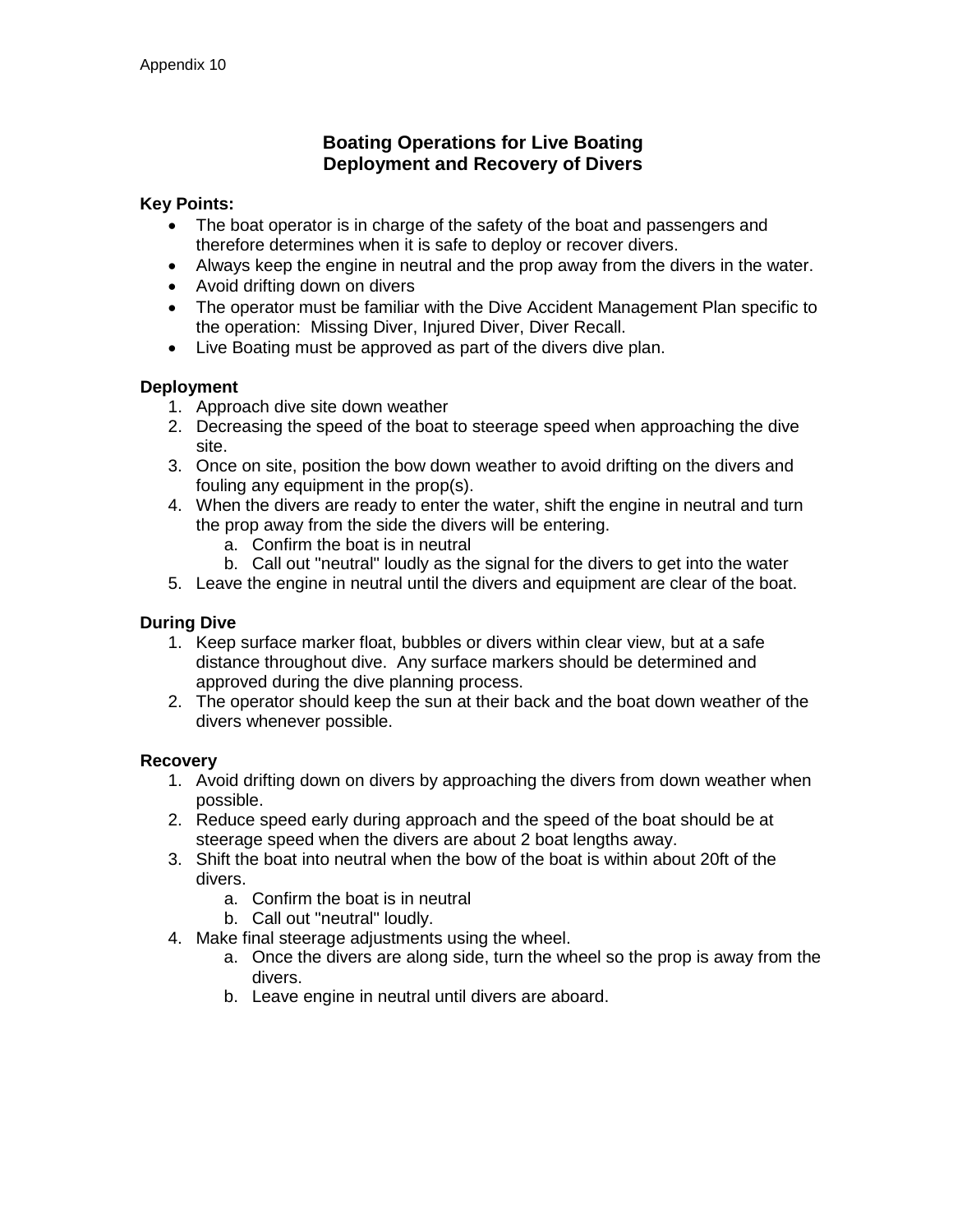### **UC Santa Barbara Kayaking Guide**

All kayaking operations conducted under the auspices of the EEMB department of the UCSB are required to follow the rules and regulations stated in the UCSB Small Boating Safety Manual. Kayak operators will be required to meet the qualifications set forth in section 3.10 of the manual as well as sections 6-8 of this document.

### **Pre-Departure:**

1) Complete the float plan form (Appendix 16) to be filed with your shore contact.

- 2) Make sure to check local conditions and hazards for the chosen launch site.
- 3) Check that you have all necessary safety gear as outlined in Appendix 5.
- 4) PFD's are to be worn at all times while onboard the kayak.

### **Surf Launching:**

1) Study the surf and pick a moment to launch that coincides with the end of a large set.

2) Enter the kayak from the upwind side.

3) Board the kayak and paddle quickly at the oncoming waves.

4) If necessary, go into a "tuck position" to pierce oncoming waves or continue to paddle through the wave to maintain momentum.

5) Make sure to stay perpendicular to the waves and maintain speed to avoid rolling the kayak.

6) Avoid "Rip Tides" which can be identified by a discolored plume of water extending from the beach out beyond the surf line.

### **Re-Entry:**

1) Position yourself so your head is near the cockpit area of the kayak and you are facing it. Let your feet float to the surface of the water by floating on your stomach.

2) Reach across the boat to the far edge and swim up and onto the kayak, so your bellybutton is across the centerline.

3) Next, roll over onto your backside which should end up in the seat. Sit up and swing your feet into the foot wells.

### **Surf Landing:**

1) Study the surf and determine if it is dumping, spilling, or surging. If the waves lose energy as they hit the beach they are surging and pose no threat to your landing. If the waves are dumping on the beach you will hear a loud "boom" with each wave. Avoid landing through these waves. If the waves are spilling with a nice, gradual breaking crest you should be able to surf them in. 2) Pick a calm moment to paddle in. Try to stay behind a wave following it as closely as

possible.

3) If a wave catches you, attempt to "surf" it in using your paddle as a rudder to maintain control. Lean towards the wave to raise the down wave side of the kayak and avoid rolling.

4) If you loose your angle and find yourself broaching the wave, you can surf the wave sideways by leaning into it fairly hard and bracing on the wave with your paddle. You may be able to avoid obstacles by paddling forward or backward while on/in the wave.

5) If you end up rolling make sure to tuck forward to prevent yourself from hitting underwater objects. Upon surfacing, hold onto the kayak for floatation and ride it into shore.

6) Exit the kayak on the ocean side. Quickly grab the kayak and drag it up onto shore out of the reach of the oncoming waves.

### **Return:**

1) Close the float plan with your shore contact.

2) Clean the kayak and all gear with fresh water.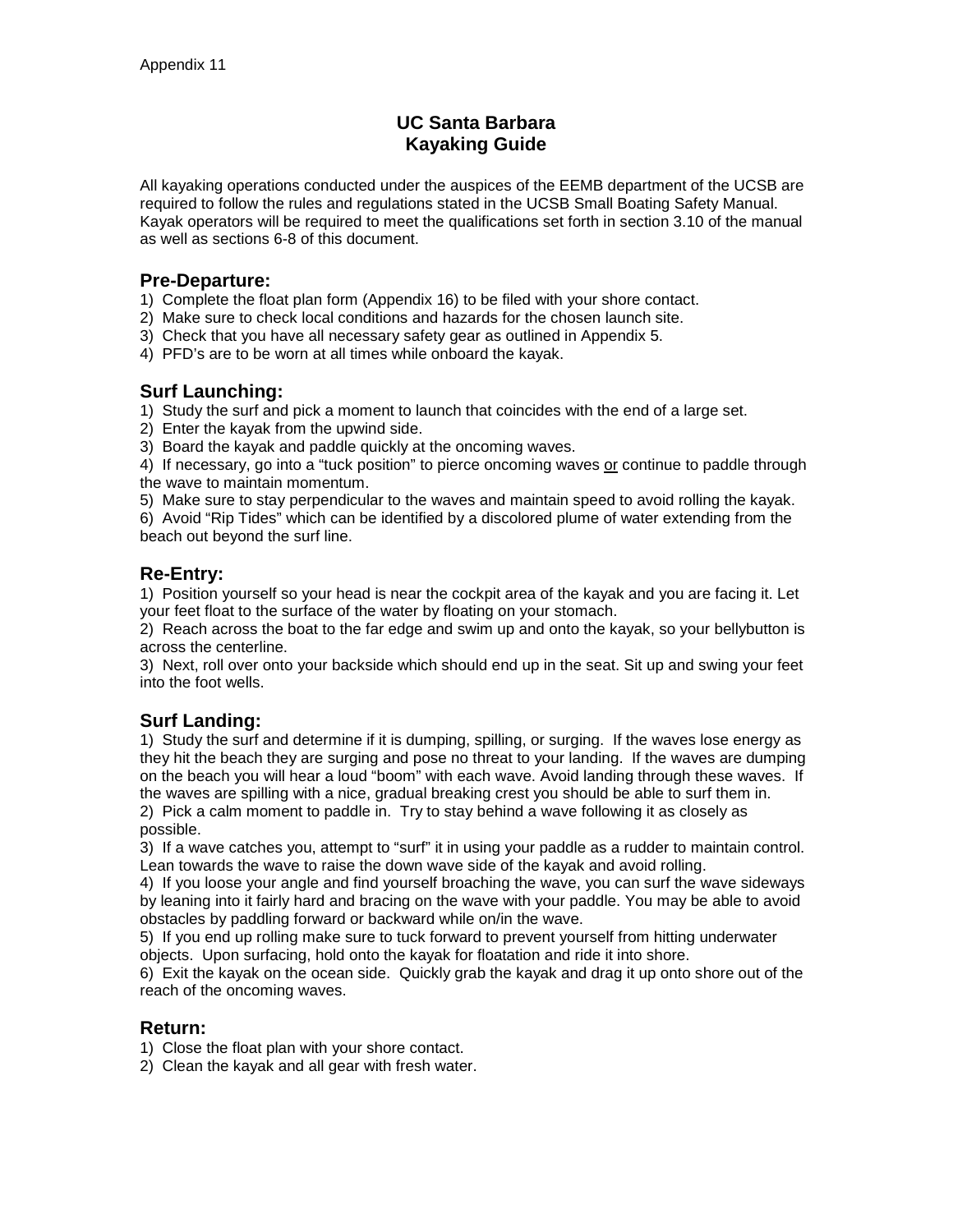# Accident Reporting Form

This form should be submitted to the Launch Master within **24 hrs.** of an accident

| Phone #:_______________        | Name of person completing this form:                                |
|--------------------------------|---------------------------------------------------------------------|
|                                |                                                                     |
|                                |                                                                     |
|                                |                                                                     |
|                                |                                                                     |
|                                |                                                                     |
| Captain of vessel:<br><u> </u> |                                                                     |
|                                |                                                                     |
|                                | Names & Phones # of witnesses other than UCSB personnel:            |
|                                |                                                                     |
|                                |                                                                     |
|                                | Was there any property damage? _______ Describe: __________________ |
|                                |                                                                     |

*Please briefly describe the events of the incident on the back of this page*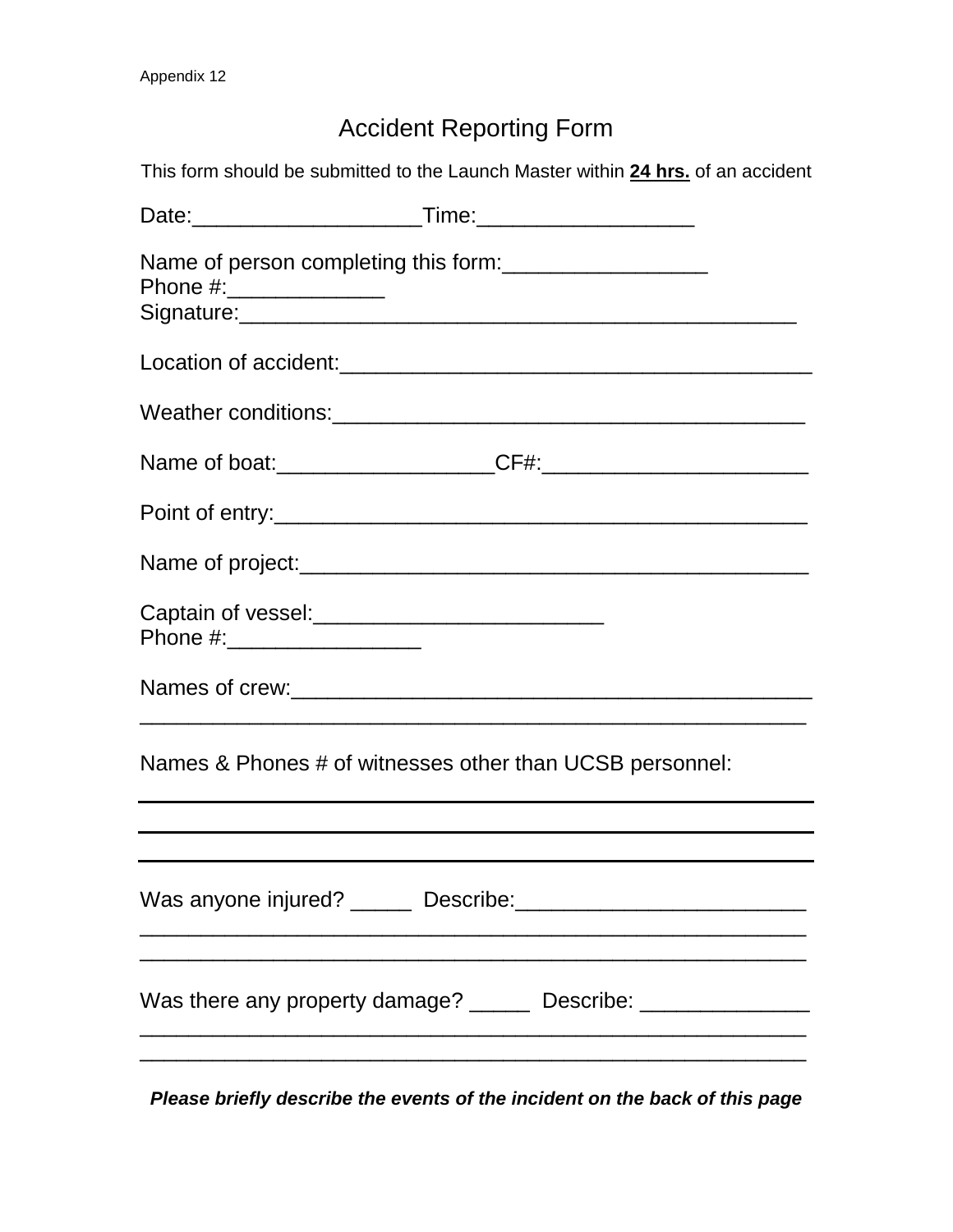# **FUEL PUMP EMERGENCY PROCEDURES**

### In Case of Spill:

- Shut off pump (use emergency shutoff switch if necessary)
- Put emergency drain cover over boatyard drain
- Use spill kit (in right fuel locker) to isolate fuel and prevent it from entering the drain
- Clean up spill and isolate contaminated materials
- Contact EH&S (805)893-3194 for disposal

### In Case of Fire:

- Shut off pump (use emergency shutoff switch if necessary)
- Use fire extinguisher (right of marine shop) to put out fire.
- Call Fire Dept. at 9-911(from campus phone) or 911 (from cell phone) and check area for any remaining fire.
- Contact EH&S (805)893-3194 for disposal

-In the event of any emergency contact Launch Master (805)893-2873 or Marine Mechanician (805)893-7181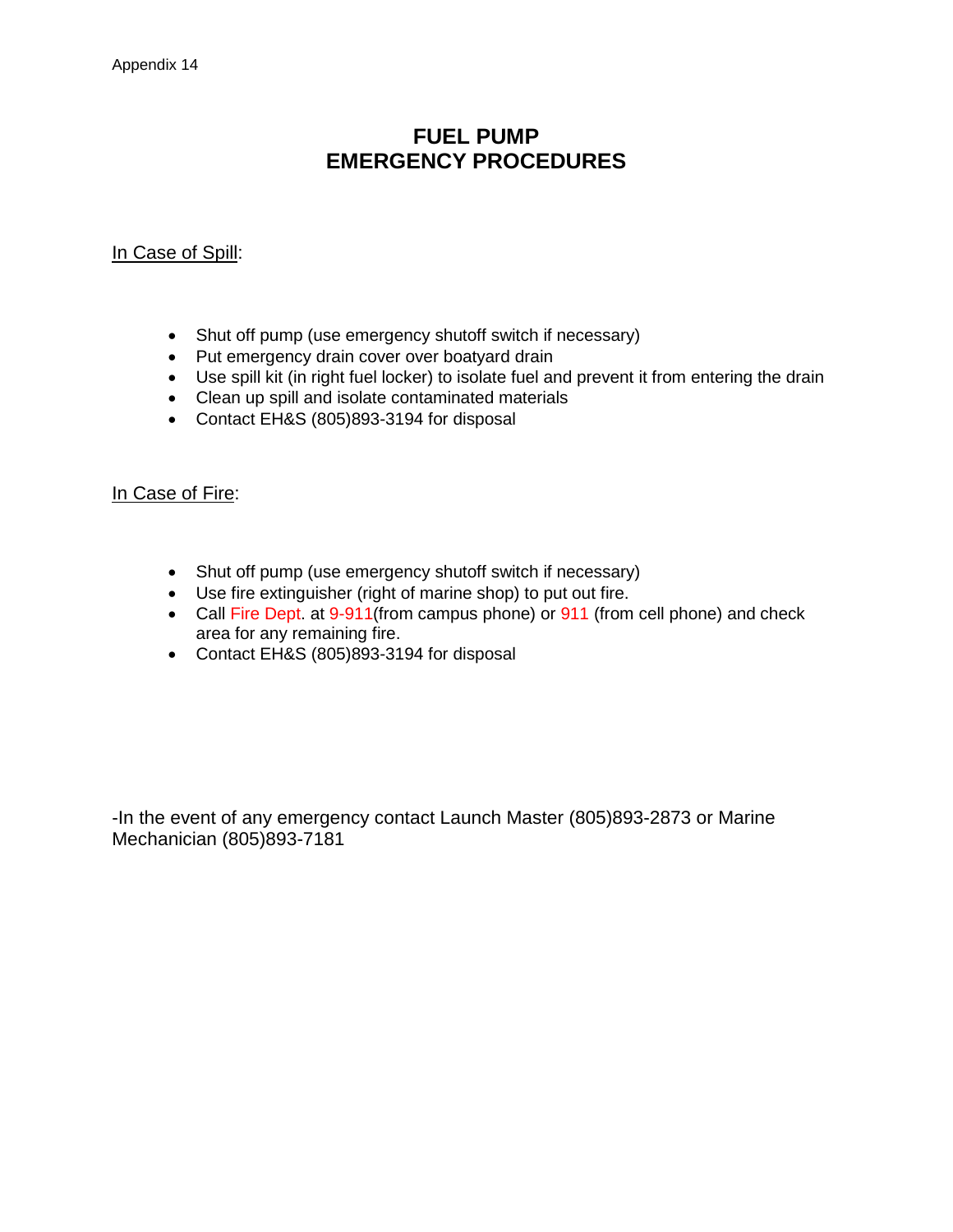# **Request for Scientific Boating Project Approval or Renewal**

| 2. Name of Principal Investigator or Administrative Officer: ___________________                                                                                                                                              |  |  |  |  |  |
|-------------------------------------------------------------------------------------------------------------------------------------------------------------------------------------------------------------------------------|--|--|--|--|--|
|                                                                                                                                                                                                                               |  |  |  |  |  |
|                                                                                                                                                                                                                               |  |  |  |  |  |
| 5. Research project description and goals. Use a separate sheet if necessary:                                                                                                                                                 |  |  |  |  |  |
|                                                                                                                                                                                                                               |  |  |  |  |  |
| 6. Vessel name & description:<br><u> 1989 - Johann Barbara, martin amerikan basal dan berasal dan berasal dalam basal dan berasal dan berasal dan</u>                                                                         |  |  |  |  |  |
|                                                                                                                                                                                                                               |  |  |  |  |  |
|                                                                                                                                                                                                                               |  |  |  |  |  |
| ,我们也不会有什么。""我们的人,我们也不会有什么?""我们的人,我们也不会有什么?""我们的人,我们也不会有什么?""我们的人,我们也不会有什么?""我们的人                                                                                                                                              |  |  |  |  |  |
|                                                                                                                                                                                                                               |  |  |  |  |  |
| ,我们也不会有什么。""我们的人,我们也不会有什么?""我们的人,我们也不会有什么?""我们的人,我们也不会有什么?""我们的人,我们也不会有什么?""我们的人                                                                                                                                              |  |  |  |  |  |
| 10. Start and end dates of operations: North and the starting of the starting of the starting of the starting of the starting of the starting of the starting of the starting of the starting of the starting of the starting |  |  |  |  |  |
| 11. Special conditions or logistical considerations: ___________________________                                                                                                                                              |  |  |  |  |  |
|                                                                                                                                                                                                                               |  |  |  |  |  |
| 12. Emergency procedures (EMS activation, nearest medical aid, etc.): [110] 12. Emergency procedures                                                                                                                          |  |  |  |  |  |
|                                                                                                                                                                                                                               |  |  |  |  |  |
| 13. Other universities, institutions or groups involved with the project                                                                                                                                                      |  |  |  |  |  |
|                                                                                                                                                                                                                               |  |  |  |  |  |
|                                                                                                                                                                                                                               |  |  |  |  |  |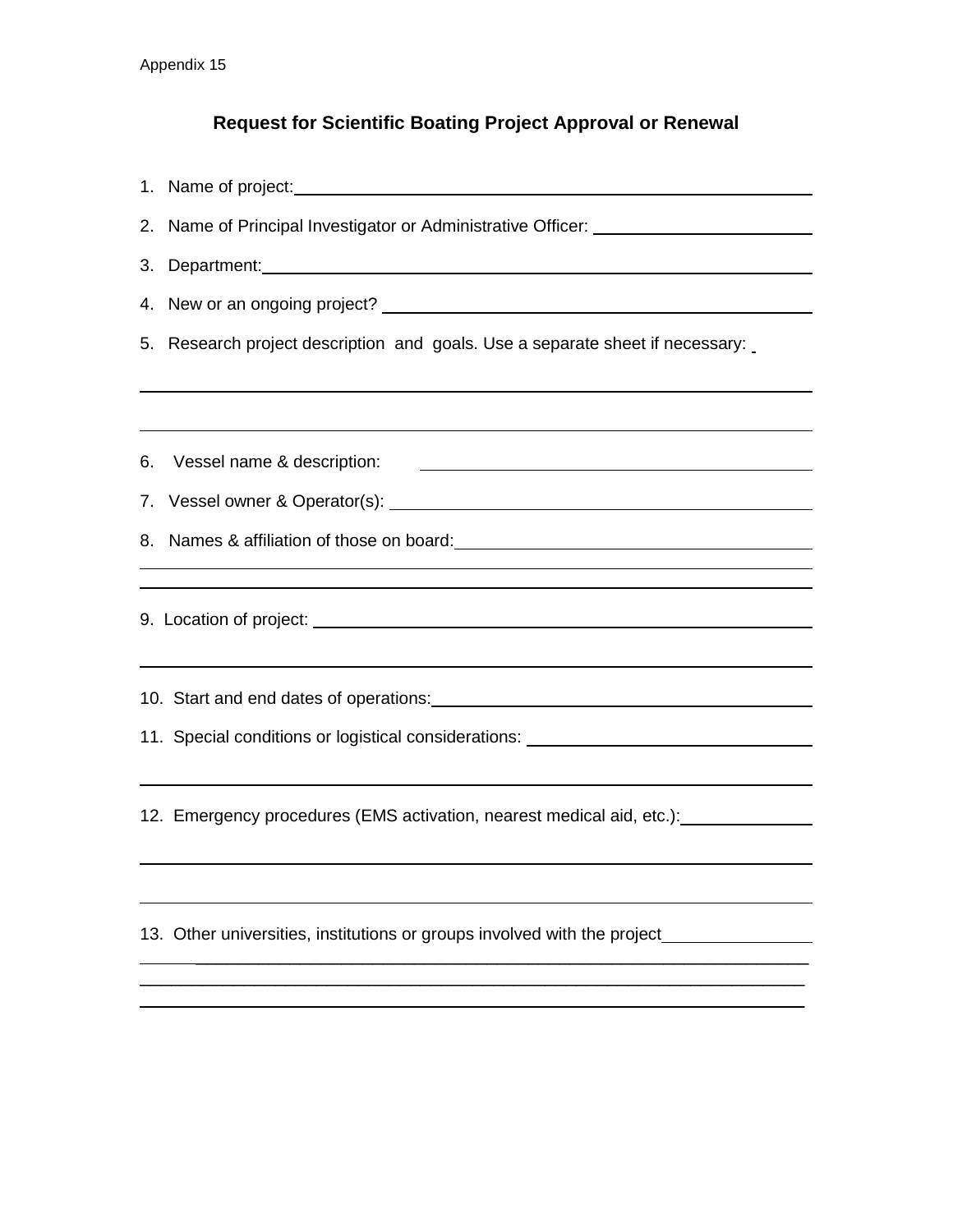### **Float Plan Form**

All vessels operating under the auspices of the UCSB must, at the minimum, be in compliance with local, state and USCG regulations

| Date:<br>Departure time:<br><u>[</u> [11] Departure time:<br>Estimated Return Time: _______                                                                                                                                          |                                           |
|--------------------------------------------------------------------------------------------------------------------------------------------------------------------------------------------------------------------------------------|-------------------------------------------|
| Number of people on boat: _________________                                                                                                                                                                                          |                                           |
| Names of Crew:                                                                                                                                                                                                                       | Contact Number(s):                        |
|                                                                                                                                                                                                                                      |                                           |
| <u> 1989 - Johann John Stone, markin fizik eta idazlearia (h. 1989).</u>                                                                                                                                                             |                                           |
|                                                                                                                                                                                                                                      |                                           |
| Specific Area of Operation: <u>contained a set of the set of the set of the set of the set of the set of the set o</u>                                                                                                               |                                           |
| Type of Activity: <u>contained a set of the set of the set of the set of the set of the set of the set of the set of the set of the set of the set of the set of the set of the set of the set of the set of the set of the set </u> |                                           |
|                                                                                                                                                                                                                                      |                                           |
|                                                                                                                                                                                                                                      |                                           |
|                                                                                                                                                                                                                                      | Contact Number:<br><u>Contact Number:</u> |
| Latest NOAA NWS Weather                                                                                                                                                                                                              |                                           |
|                                                                                                                                                                                                                                      |                                           |
|                                                                                                                                                                                                                                      |                                           |
| Local information & emergency numbers                                                                                                                                                                                                |                                           |
| 911<br><b>Emergency Phone:</b><br>Emergency Radio:<br><b>USCG</b><br>Monitors VHF 16                                                                                                                                                 |                                           |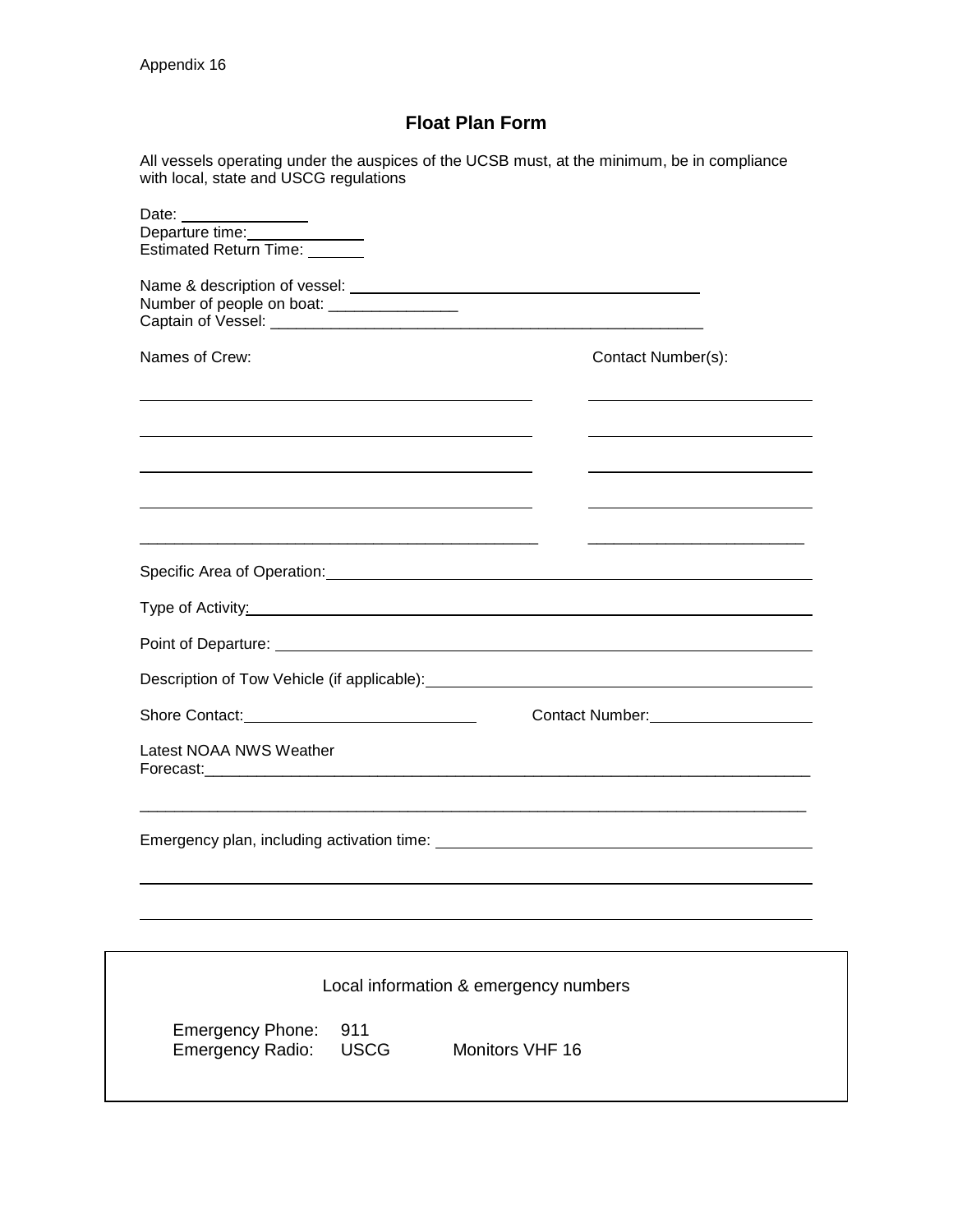### **Boat, Vehicle, and Trailer Inspection**

Private or University owned

### **Boats:**

- Registration:\_\_\_\_\_\_\_\_\_\_\_\_\_\_\_\_\_\_\_\_\_
- □ US Coast Guard Equipment Required
- **UCSB Safety Equipment (See Appendix 5)**
- $\Box$  Life Jackets
- □ Weight limit:\_\_\_\_\_\_\_\_\_\_\_\_\_\_\_\_
- $\Box$  Anchor and Rhode
- Insurance:\_\_\_\_\_\_\_\_\_\_\_\_\_\_\_\_\_\_\_\_\_\_\_
- **Q** Max Horse Power Rating:\_\_\_\_\_\_\_\_\_\_\_\_\_\_
- $\Box$  Other

### **Vehicles:**

| $\Box$ GCVWR Rating: |  |
|----------------------|--|
|----------------------|--|

- □ Hitch Rating:\_\_\_\_\_\_\_\_\_\_\_\_\_\_\_\_\_\_
- Vehicle Registration:\_\_\_\_\_\_\_\_\_\_\_\_\_
- $\Box$  Insurance:
- License:\_\_\_\_\_\_\_\_\_\_\_\_\_\_\_\_\_\_\_\_\_\_\_\_

### **Trailer:**

- **□** License: \_\_\_\_\_\_\_\_\_\_\_\_\_\_\_\_\_\_
- **Q** Insurance: \_\_\_\_\_\_\_\_\_\_\_\_\_\_\_\_\_
- **Q** Registration:\_\_\_\_\_\_\_\_\_\_\_\_\_\_\_\_\_\_\_\_\_
- Gross Vehicle Rating:\_\_\_\_\_\_\_\_\_\_\_\_\_\_\_\_\_\_\_\_
- $\Box$  Lights
- **Q** Brakes
- **Tire Rating:\_\_\_\_\_\_\_\_\_\_\_\_\_\_\_\_\_\_\_**
- $\Box$  Safety Chain

Authorized Approval:\_\_\_\_\_\_\_\_\_\_\_\_\_\_\_\_\_\_\_\_\_ Date:\_\_\_\_\_\_\_\_\_\_\_\_\_\_\_\_\_\_

| Date: |  |  |  |  |
|-------|--|--|--|--|
|       |  |  |  |  |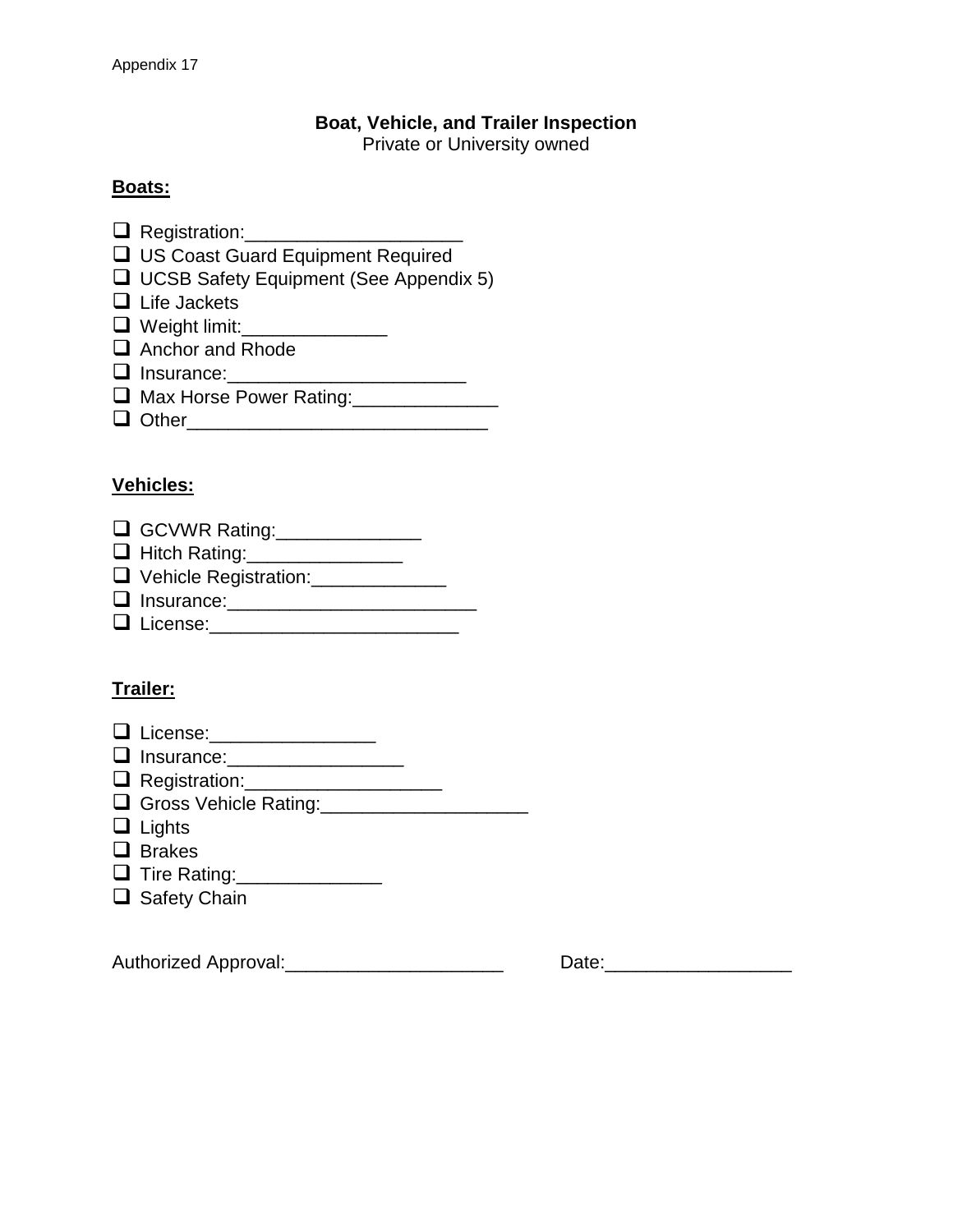### **Maintenance Check List**

Boat \_\_\_\_\_\_\_\_ Hours\_\_\_\_\_\_\_\_\_ Date\_\_\_\_\_\_\_

### Monthly Maintenance

- Grease swivel bracket
- $\Box$  Grease tilt tube
- □ Wash motor
- $\Box$  Oil linkages
- $\Box$  Drain water from fuel filter
- $\Box$  Life preservers
- □ Tool kit
- □ Safety kit
- $\Box$  Fire extinguisher
- $\Box$  Spare prop, nut and washer
- $\Box$  Anchor, chain and rope
- $\Box$  Check sling
- $\Box$  Check zincs
- $\Box$  Load test battery
- $\Box$  Check battery terminals
- $\Box$  Test navigation lights
- $\Box$  Trailer lights
- $\Box$  Trailer tire pressure
- $\Box$  Trailer lug nuts
- $\Box$  Trailer wheel bearings
- $\Box$  Trailer coupler and lube
- $\Box$  Safety chains
- $\Box$  Check disc pad thickness
- $\Box$  Lube and check bow winch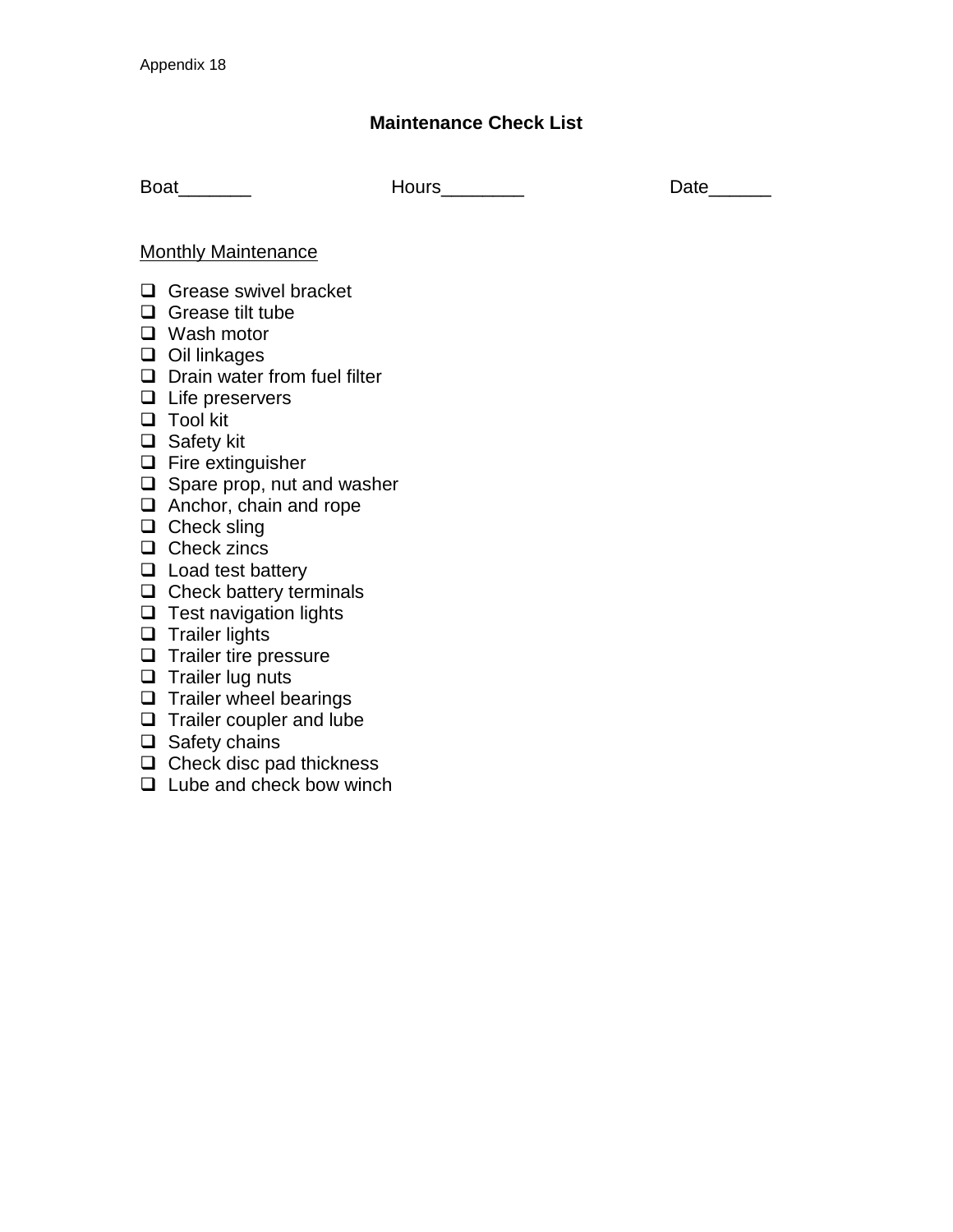### **Geographical Constraints Wavier Form**

Boat use outside the geographical limits

Any persons using the departmental boats outside the geographical boundaries as stated in the Small Boat Operations Manual must consult with the Launch Master and receive permission to do so. The request is to be made at least five working days prior to the intended date of use.

By signing below I acknowledge that I have read and agree to statements made in the UCSB Small Boating Operations Manual. I understand that failure to comply with any of these statements will possibly result in loss of boating privileges.

| Date:________________                         |       |
|-----------------------------------------------|-------|
| Grant/Class:_________________________         |       |
|                                               |       |
| Captain Name: _______________________________ |       |
|                                               |       |
|                                               |       |
|                                               |       |
|                                               |       |
| Reason for Requesting Waiver:                 |       |
|                                               |       |
|                                               |       |
|                                               |       |
|                                               |       |
|                                               |       |
|                                               |       |
|                                               |       |
|                                               |       |
|                                               |       |
|                                               | Date: |
|                                               | Date: |
|                                               | Date: |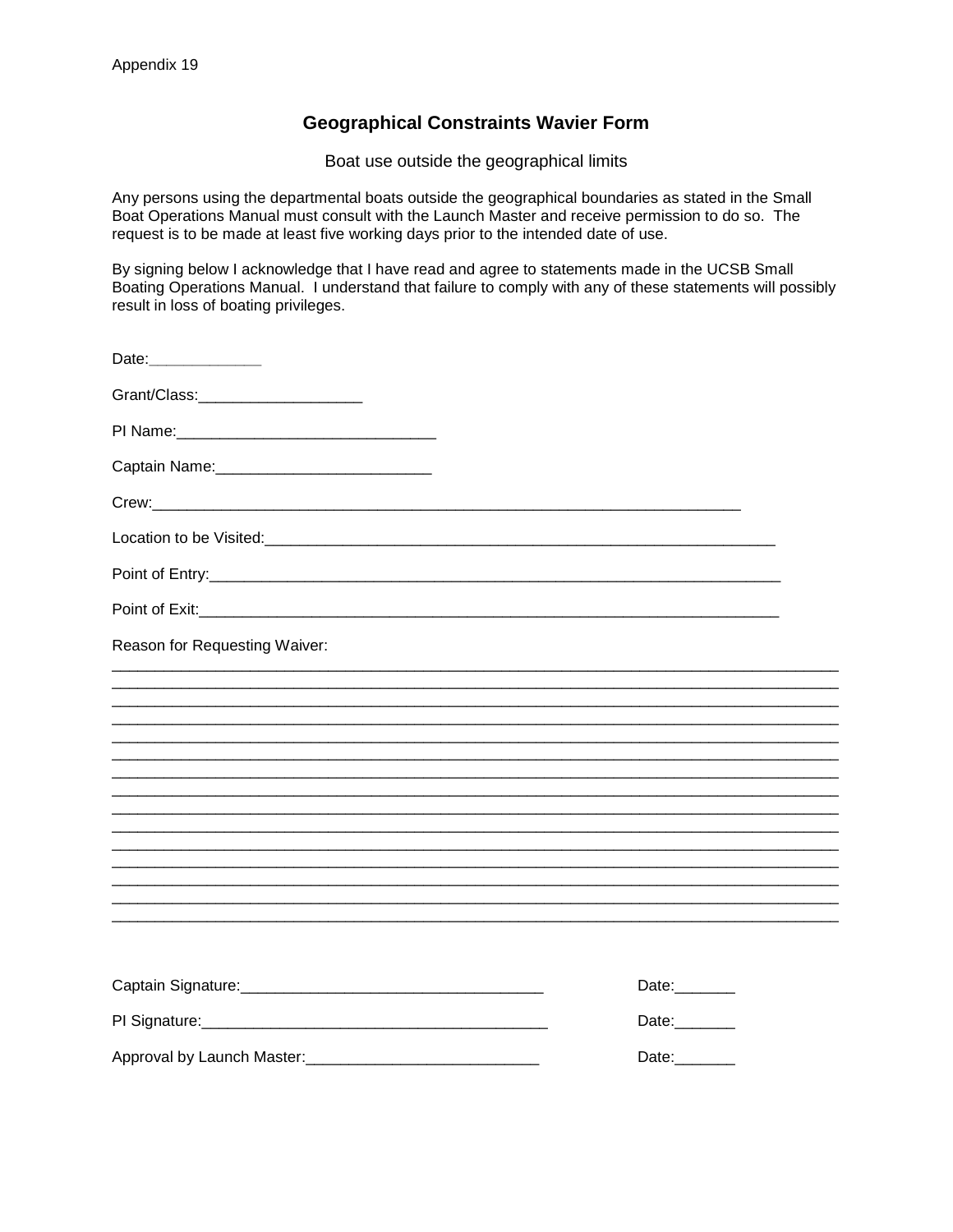

University of California, Santa Barbara **Waiver of Liability, Assumption of Risk & Indemnity Agreement** 

ElectiveNoluntary Activities Waiver

| EEMB       | Boating and Diving Program |
|------------|----------------------------|
| Department | Class/Activity             |

**Waiver:** In consideration of being permitted to participate in any way in

UCSB related boating and diving activities

hereinafter called "The Activity", I, for myself, my heirs, personal representative or assigns, **do hereby release, waive, discharge, and covenant not to sue** The Regents of the University of California, its officers, employees, and agents from liability **from any and all claims including the negligence of The Regents of the University of California, its officers, employees and agents,** resulting in personal injury, accidents, or illnesses (including death) and property loss arising from, but not limited to, participation in The Activity.

**Assumption of Risks:** Participation in The Activity carries with it certain inherent risks that cannot be eliminated regardless of the care taken to avoid injuries. The specific risks vary from one activity to another, but the risks range from 1) minor injuries such as scratches, bruises, and sprains 2) major injuries such as eye injury or loss of sight, joint or back injuries, heart attacks, and concussions 3) catastrophic injuries including paralysis and death.

I **have read the previous paragraphs and** I **know, understand, and appreciate these and other risks that are inherent** in The Activity. I hereby **assert that my participation is voluntary and that** I **knowingly assume all such risks.** 

**Indemnification and Hold Harmless:** I also agree to INDEMNIFY AND HOLD The Regents of the University of California HARMLESS from any and all claims, actions, suits, procedures, costs, expenses, damages and liabilities, including attorney's fees brought as a result of my involvement in The Activity and to reimburse them for any such expenses incurred.

**Severability:** The undersigned further expressly agrees that the foregoing waiver and assumption of risks agreement is intended to be as broad and inclusive as is permitted by the law of the State of California and that if any portion thereof is held invalid, it is agreed that the balance shall, notwithstanding, continue in full legal force and effect.

**Acknowledgment of Understanding:** I have read this waiver of liability, assumption of risk, and indemnity agreement, fully understand its terms, and **understand that** I **am giving up substantial rights, including my right to sue.** I acknowledge that I am signing the agreement freely and voluntarily, and **intend by my signature to be a complete and unconditional release of all liability** to the greatest extent allowed by law.

| Signature of Participant                             | Print Name of Participant                             | Date                                     | Age (if Minor) |
|------------------------------------------------------|-------------------------------------------------------|------------------------------------------|----------------|
| Signature of Parent/Guardian of Participant if Minor | Print Name of Parent/Guardian of Participant if Minor | Date                                     |                |
| Elective Maluntary Activities Waiver roy 0/02        |                                                       | <b>Dick Monogoment, UC Sente Derhoro</b> |                |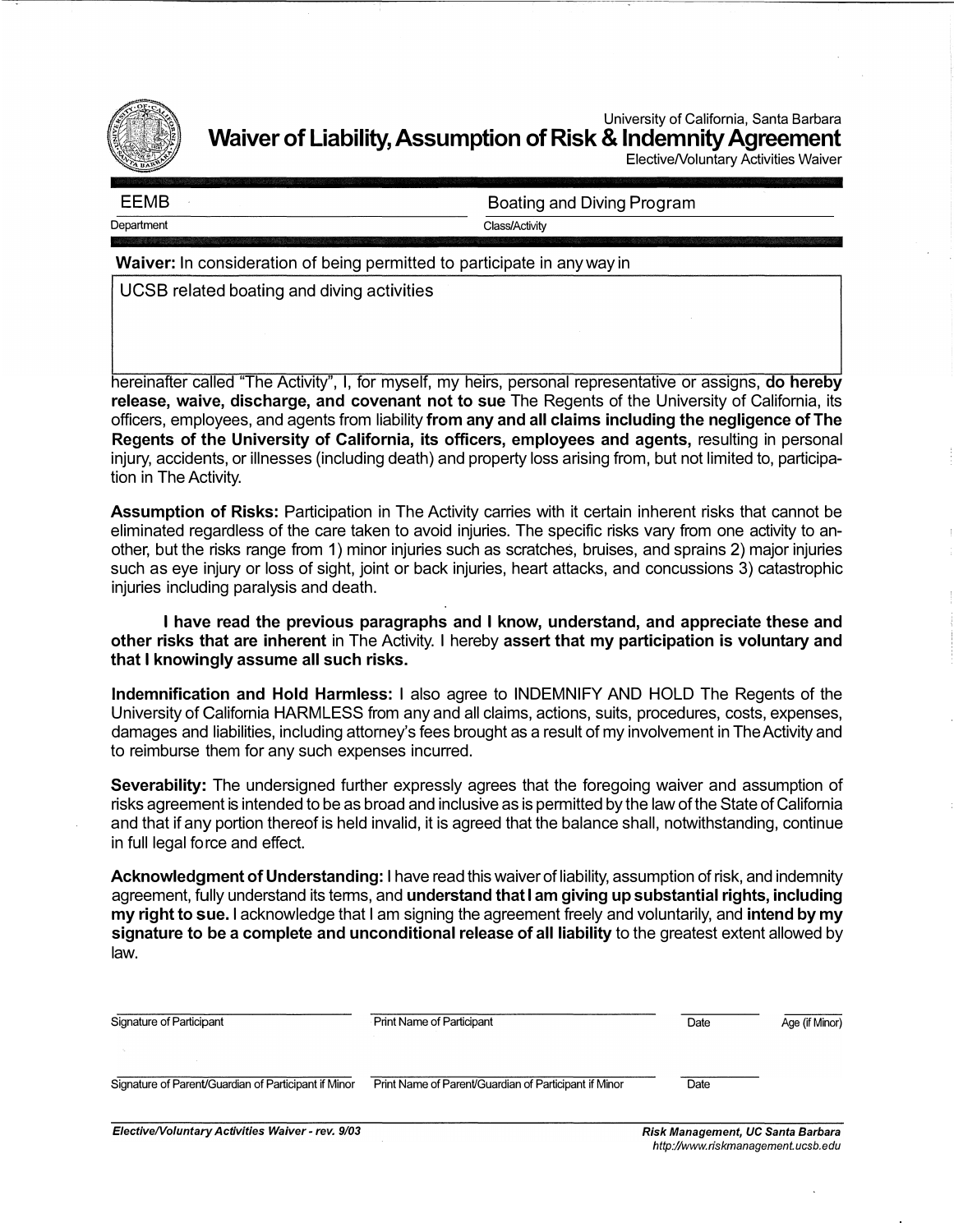### **Memorandum of Understanding and Agreement:**

Use of Boats and Engines Belonging to the Ecology, Evolution, and Marine Biology Department, UCSB

Name:\_\_\_\_\_\_\_\_\_\_\_\_\_\_\_\_\_\_\_\_\_\_

Telephone (Work):\_\_\_\_\_\_\_\_\_\_\_\_\_\_\_\_\_\_\_\_\_\_

Telephone (Home):\_\_\_\_\_\_\_\_\_\_\_\_\_\_\_\_\_\_\_\_\_\_\_

E-Mail:\_\_\_\_\_\_\_\_\_\_\_\_\_\_\_\_\_\_\_\_\_\_\_\_\_\_\_\_\_\_

I have familiarized myself with, and understand, the rules governing the use operation, transport and maintenance of the boats and related equipment belonging to the Ecology, Evolution, and Marine Biology Department at UCSB.

I understand that this agreement entitles me to operate those boats specifically designated below. Each use requires the approval of the Departmental Launch Master or his designated representative. I further understand that damage to boats, engines, trailers, vehicles, and other equipment (which is excess of normal and reasonable wear and tear), as determined by the Launch Master, Marine Mechanician, or SBOC, or violation of UCSB, State, or City regulations governing the use and safe management of this equipment; may result in suspension of this operator's privileges by the SBOC. In addition, I understand that I may be liable for expenses resulting from damage or loss of boats and equipment in excess of normal wear and tear and/or in cases of reckless negligence, as determined by the SBOC.

| Fish Boats                         | Signature: ______________  | Date: Date:         |
|------------------------------------|----------------------------|---------------------|
| $\Box$ R/V Connell                 | Signature: Signature:      | Date: Date:         |
| $\Box$ Kayak                       | Signature: Signature:      | Date:__________     |
| $\Box$ Coast (12 trips)            | Signature: Signature:      | Date: $\frac{1}{2}$ |
| $\Box$ Island (6 additional trips) | Signature: ______________  | Date: 2004          |
| $\Box$ Beach Launch                | Signature: _______________ | Date: Date:         |
| $\Box$ Hoist Launch                | Signature: _______________ | Date: __________    |
| $\Box$ Ramp Launch                 | Signature: _______________ | Date:__________     |
| $\Box$ CPR                         | Signature: _______________ | Date: Date:         |
| $\Box$ First Aid                   | Signature: _______________ | Date: Date:         |
| $\Box$ Oxygen Administration       | Signature: _______________ | Date:               |
| $\Box$ Small Boat Class Certs.     | Signature:                 | Date:               |

| Launch Master Approval: | Signature: | Date: |
|-------------------------|------------|-------|
|                         |            |       |